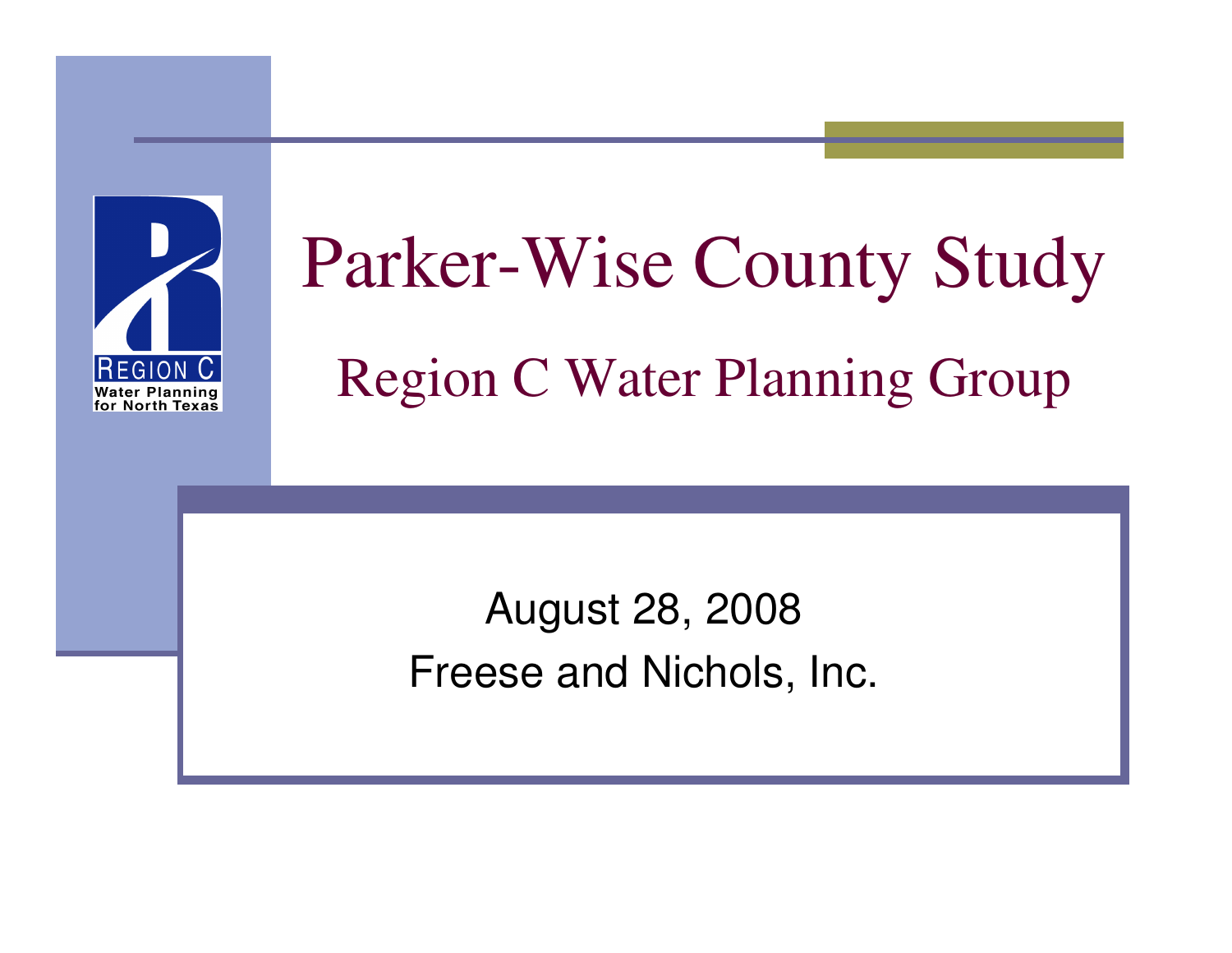## Parker-Wise County StudyAgenda

- Background Information
- **Population and Demand Projections**
- Summary by Water User Group
- Summary by Wholesale Water Provider
- h<br>M Input from Water Providers
- **Public Comments**

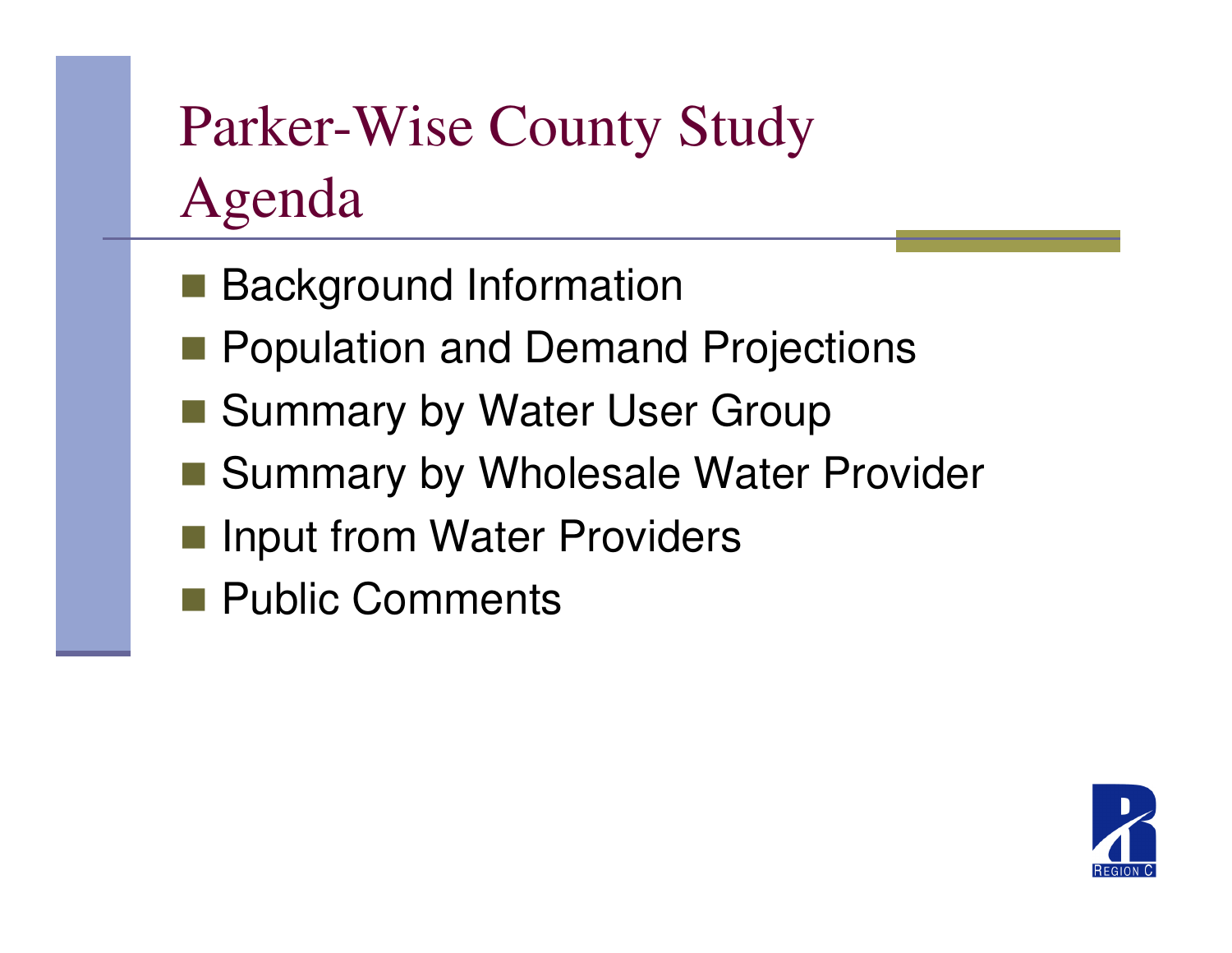## Parker-Wise County Study**Overview**

- Study Period 2010 to 2030
- Study Area Parker County and Wise County
- Reasons for the Study
	- NCTCOG population projections for Parker and Wise Counties were much higher than projections in the 2006 Region C Water Plan
	- Changes in preferred water management strategies

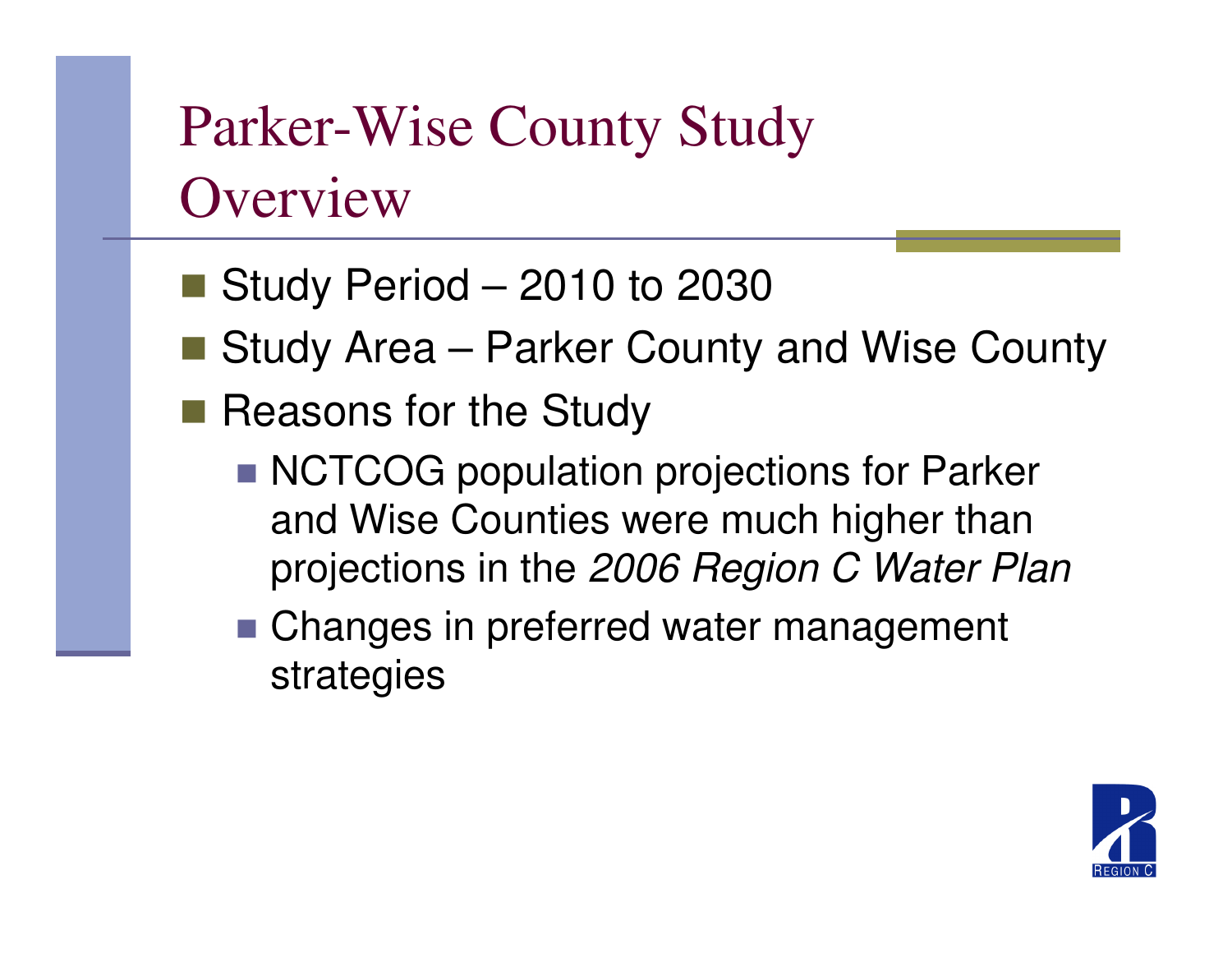### Parker-Wise County Study Area



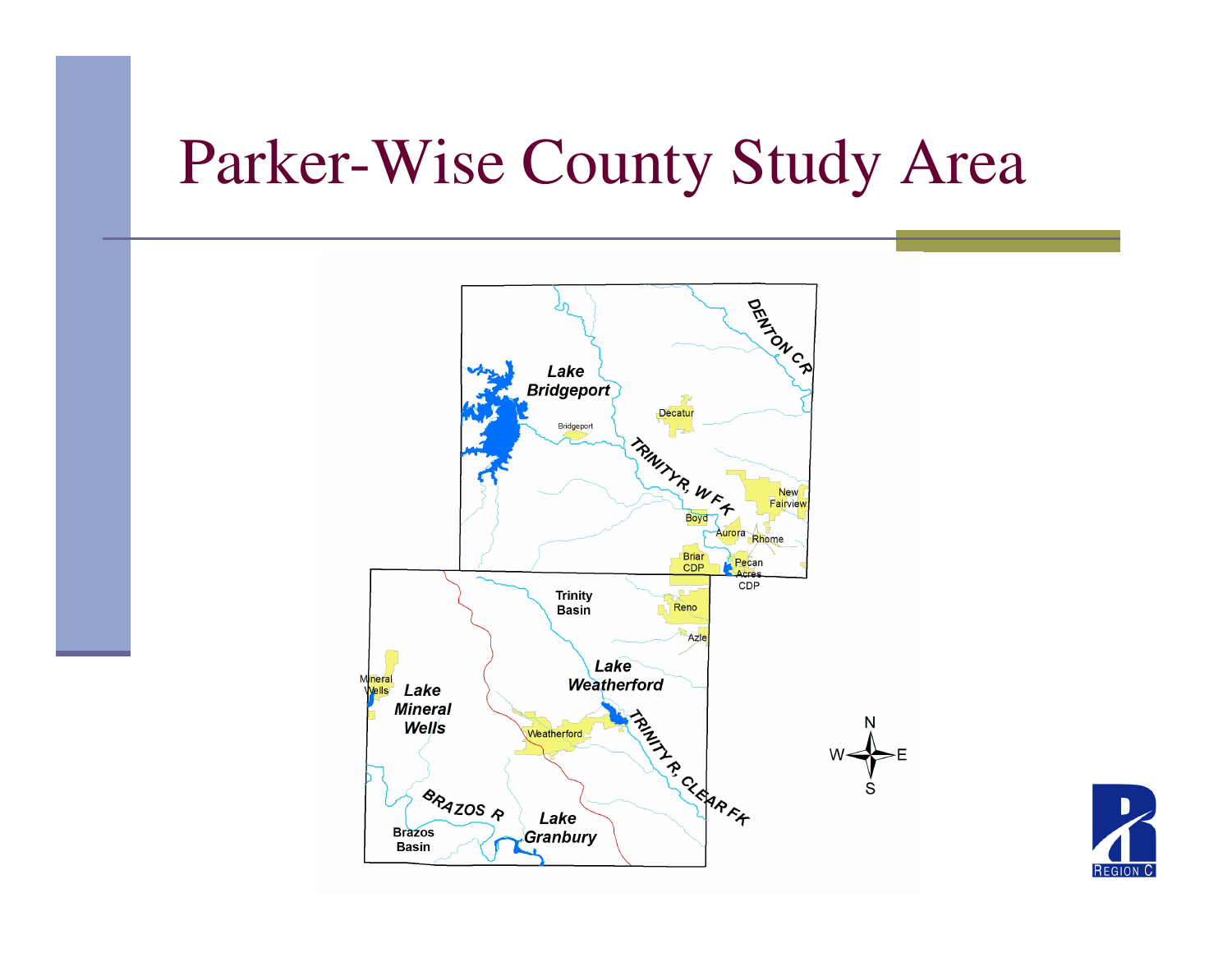Parker-Wise County StudyBasic Steps Taken for the Study

- Met with or Surveyed Water User Groups<br>(WILCe) in the Study Area (WUGs) in the Study Area
- Reviewed Recent Population and Water Use Data
- Developed Population Projections, Per Capita Water Use, and Demand Values
- Revised Water Management Strategies to Meet Projected Demands
- Updated Cost Estimates for Water Management Strategies

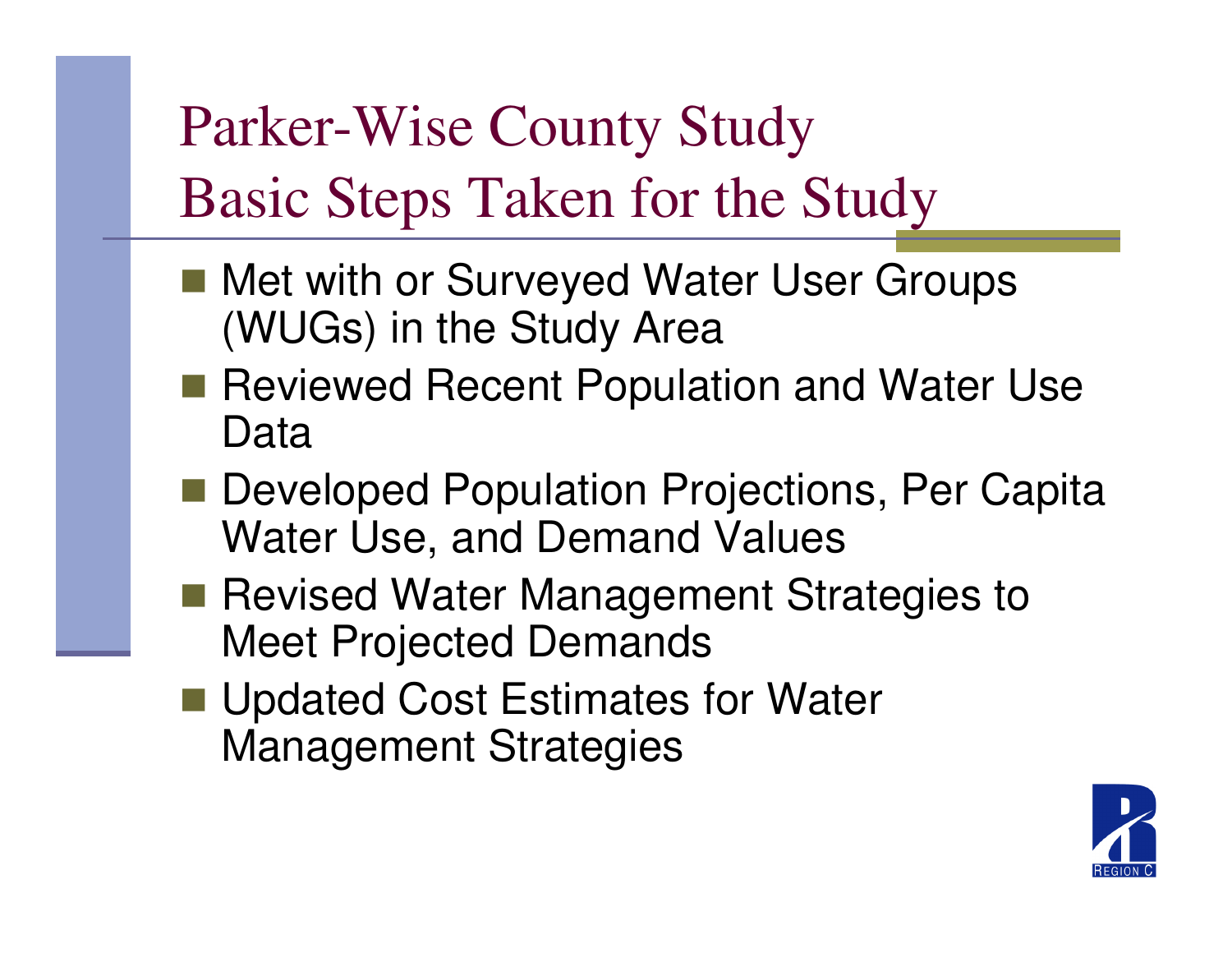- Water User Groups with Increased Population **Projections** 
	- Aledo
	- Alvord
	- Aurora
	- **Boyd**
	- Decatur
	- Walnut Creek SUD
	- Weatherford
	- West Wise SUD (2020 & 2030 Projections)

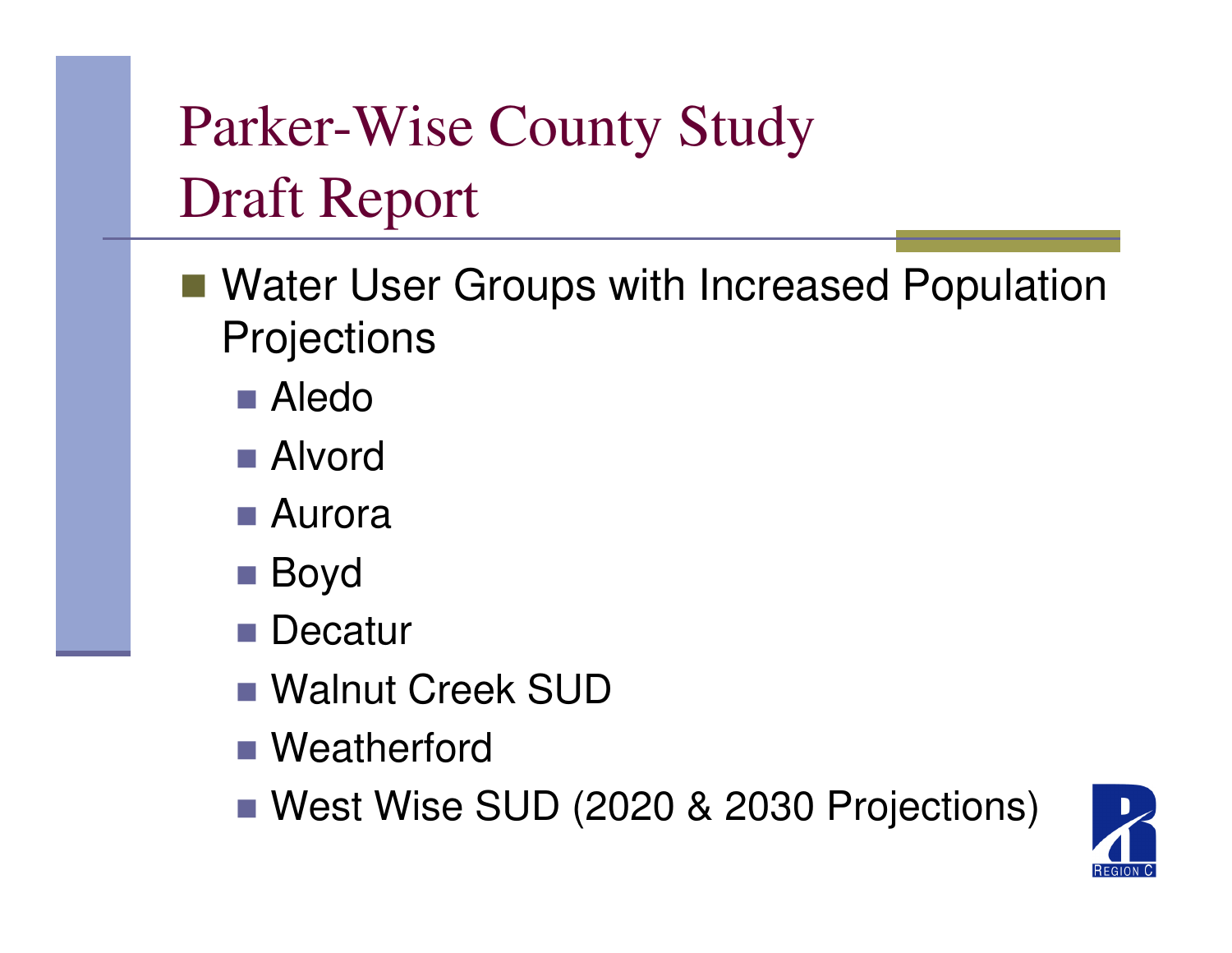- Water User Groups with Decreased Population Projections
	- Hudson Oaks
	- Rhome
	- Runaway Bay
	- Willow Park

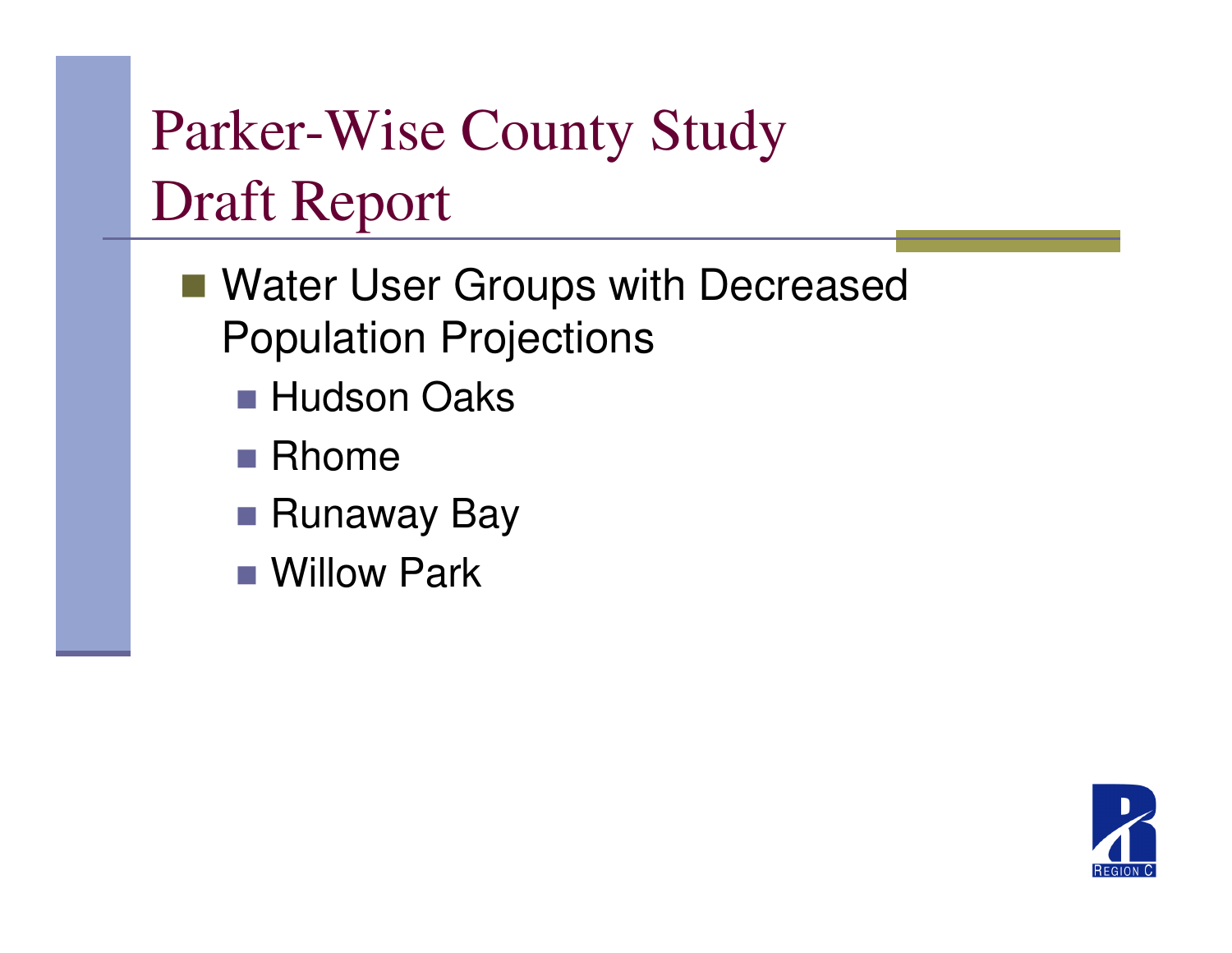- Water User Groups with No Change to Population Projections
	- Annetta
	- Annetta South
	- Azle
	- Bolivar WSC
	- Bridgeport
	- Chico
	- Community WSC
	- Mineral Wells
- **New Fairview**
- **Newark**
- Parker County-Other
- Reno
- Springtown
- Wise County Other

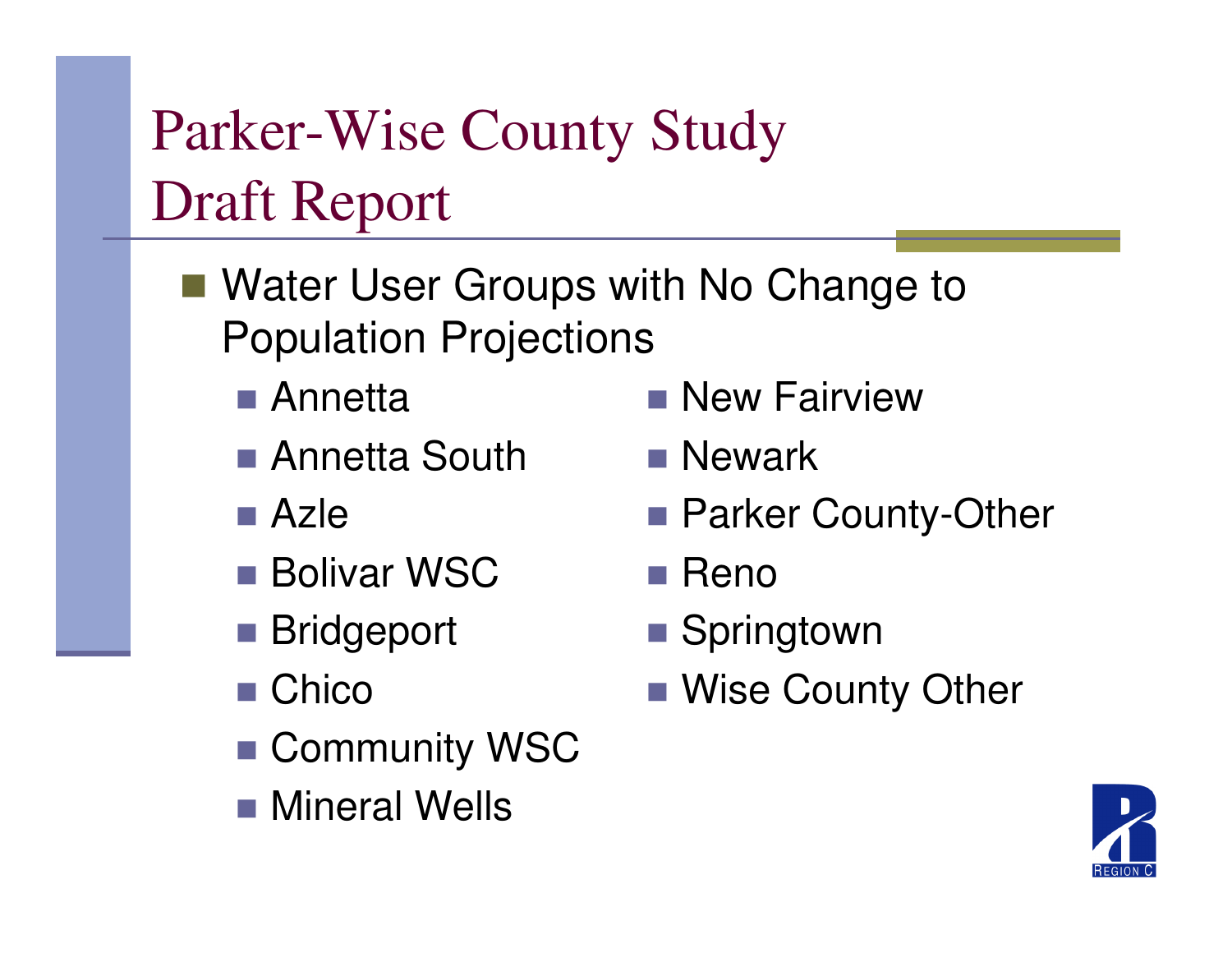- **Population Projections Summary** 
	- **Population and demand growing faster than** projected in 2006 Region C Plan
	- County total population growing slower than projected by NCTCOG

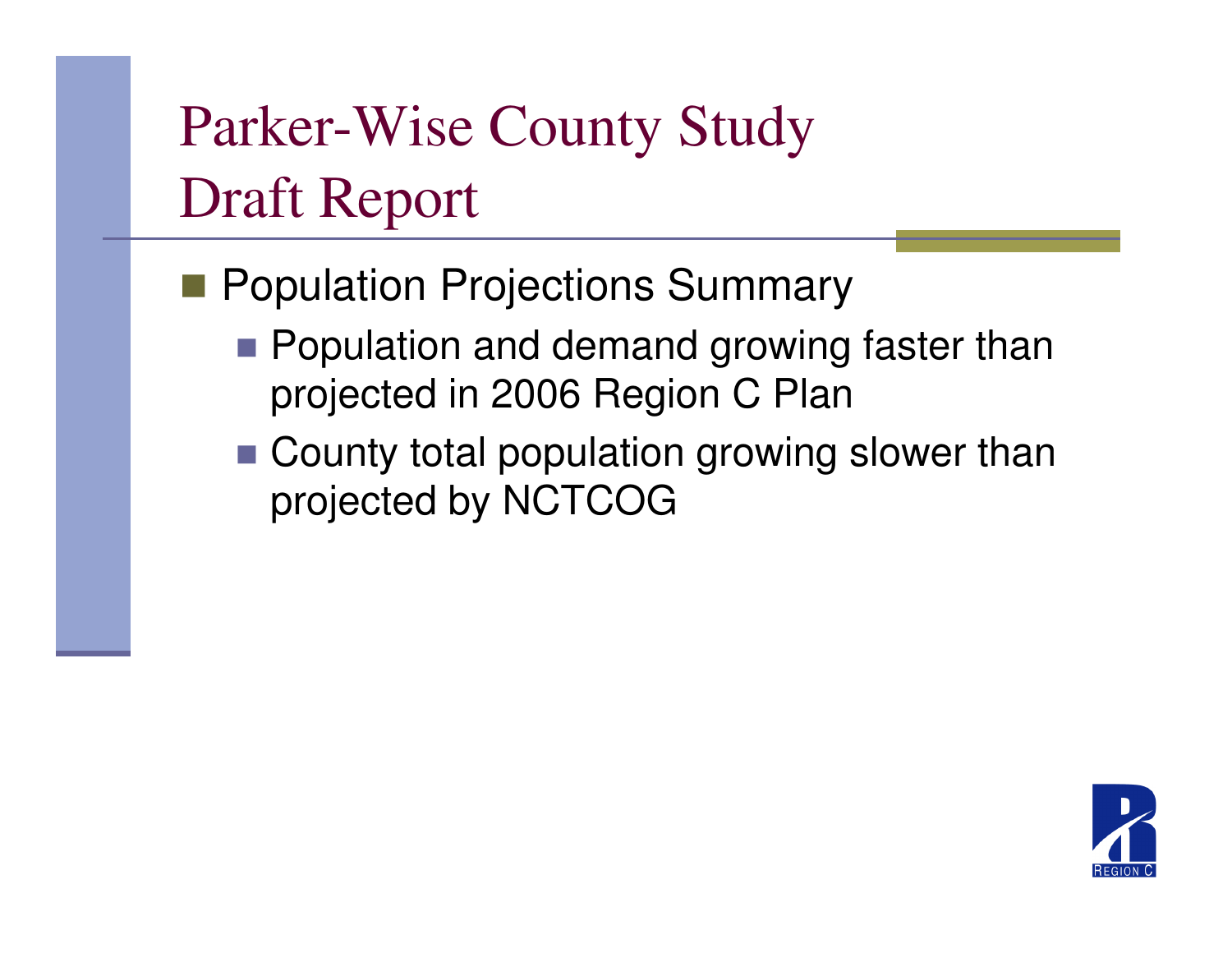#### Parker County Population Projections



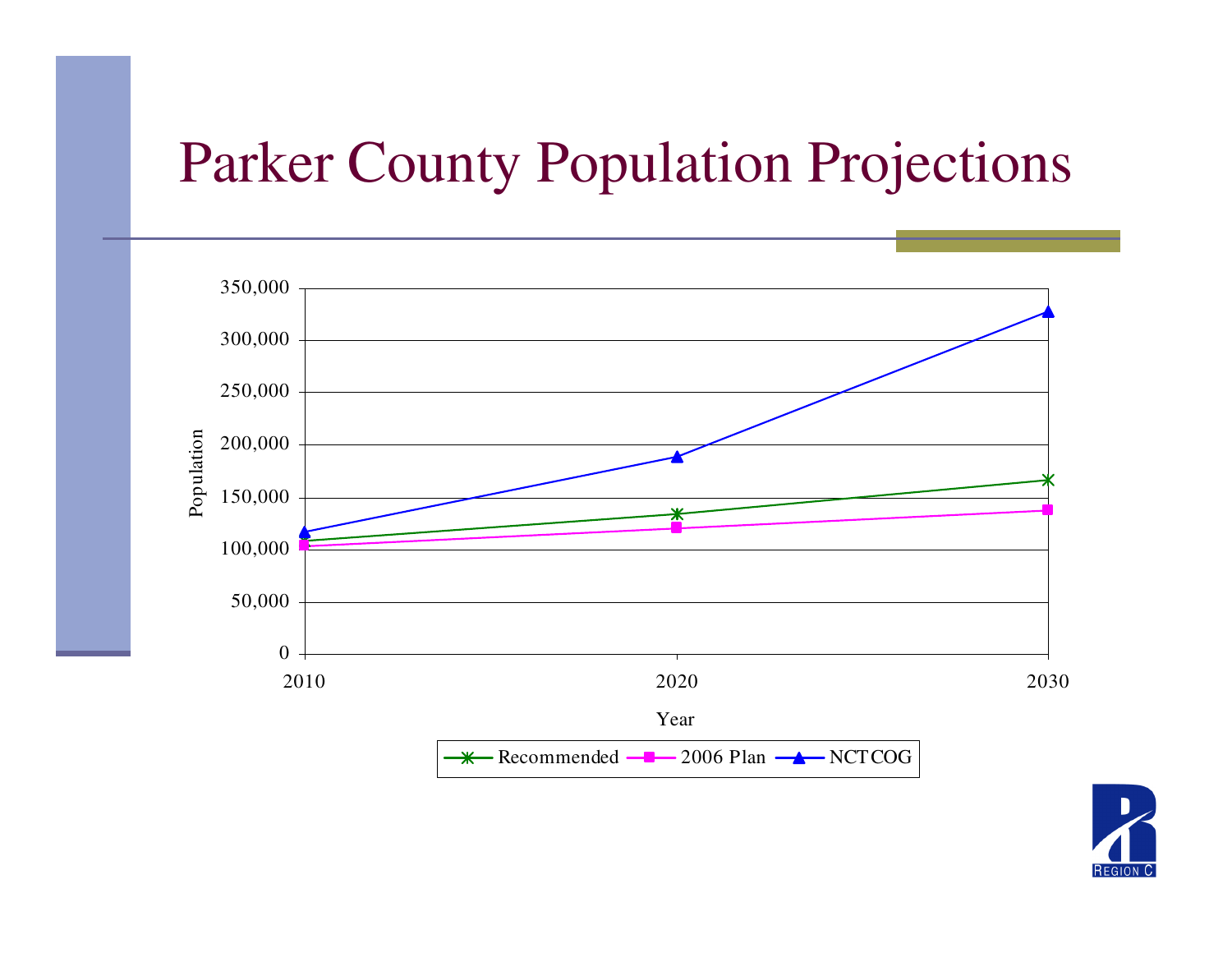#### Wise County Population Projections



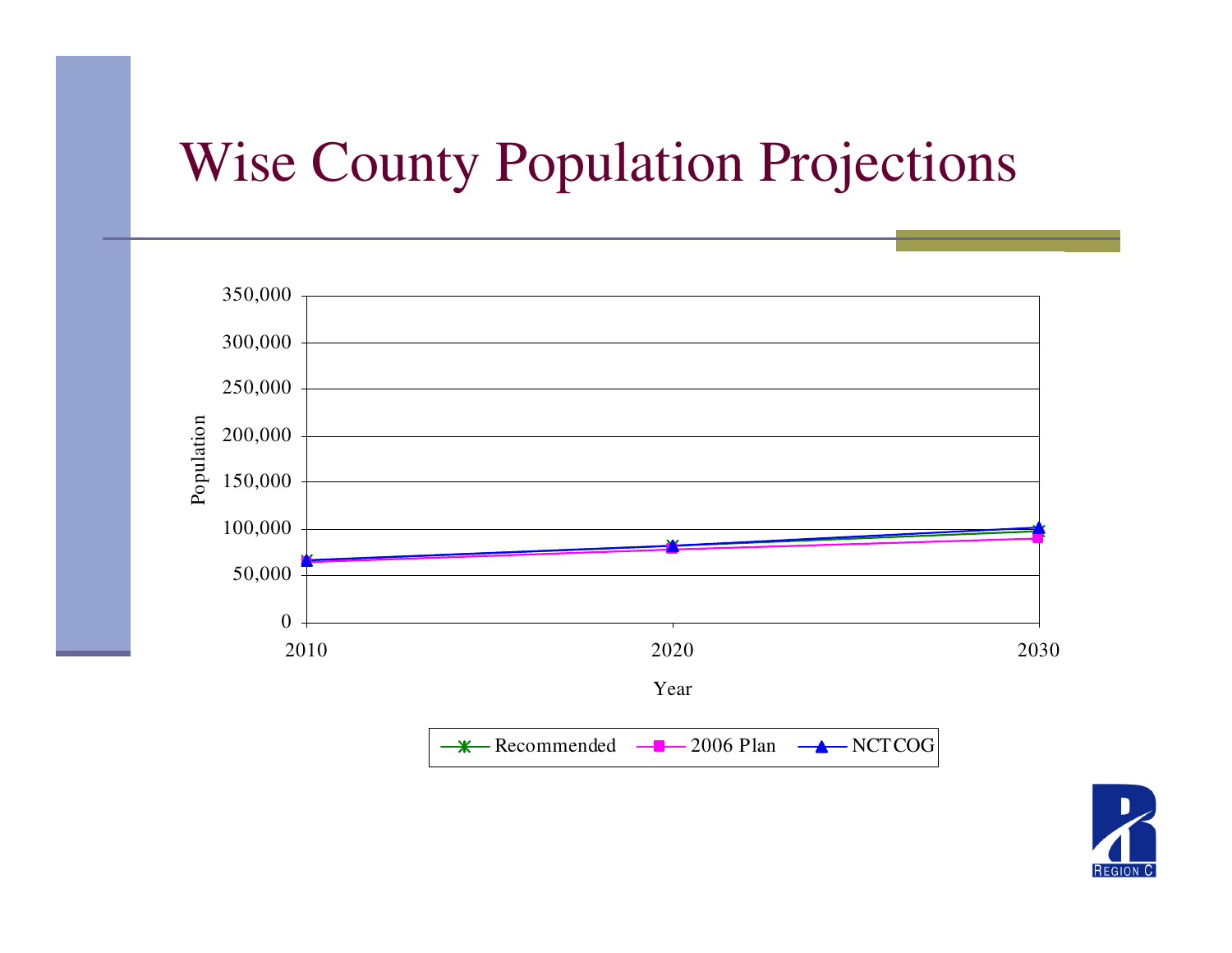### Population Projections for Study Area



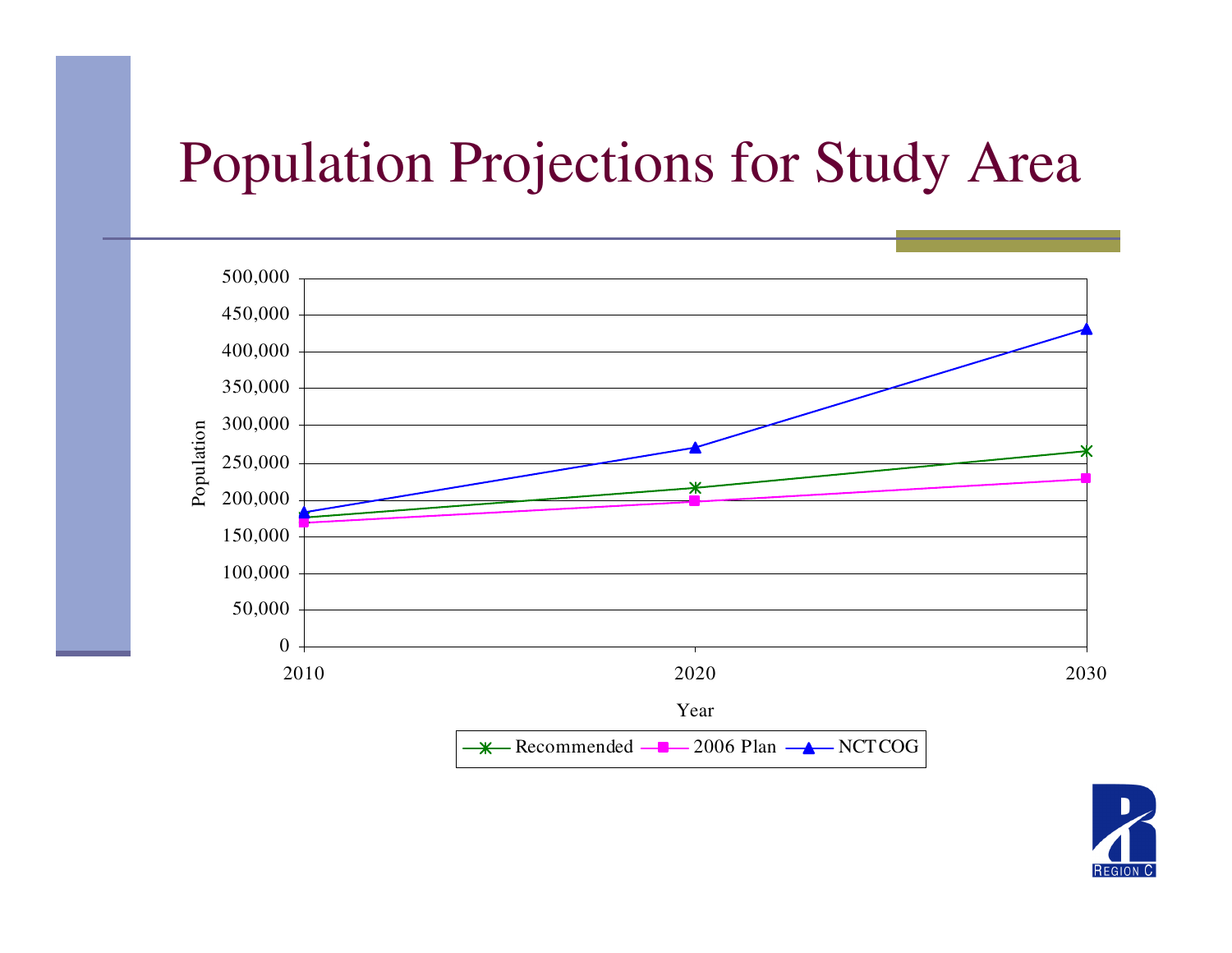## Parker County Total Demand Projections



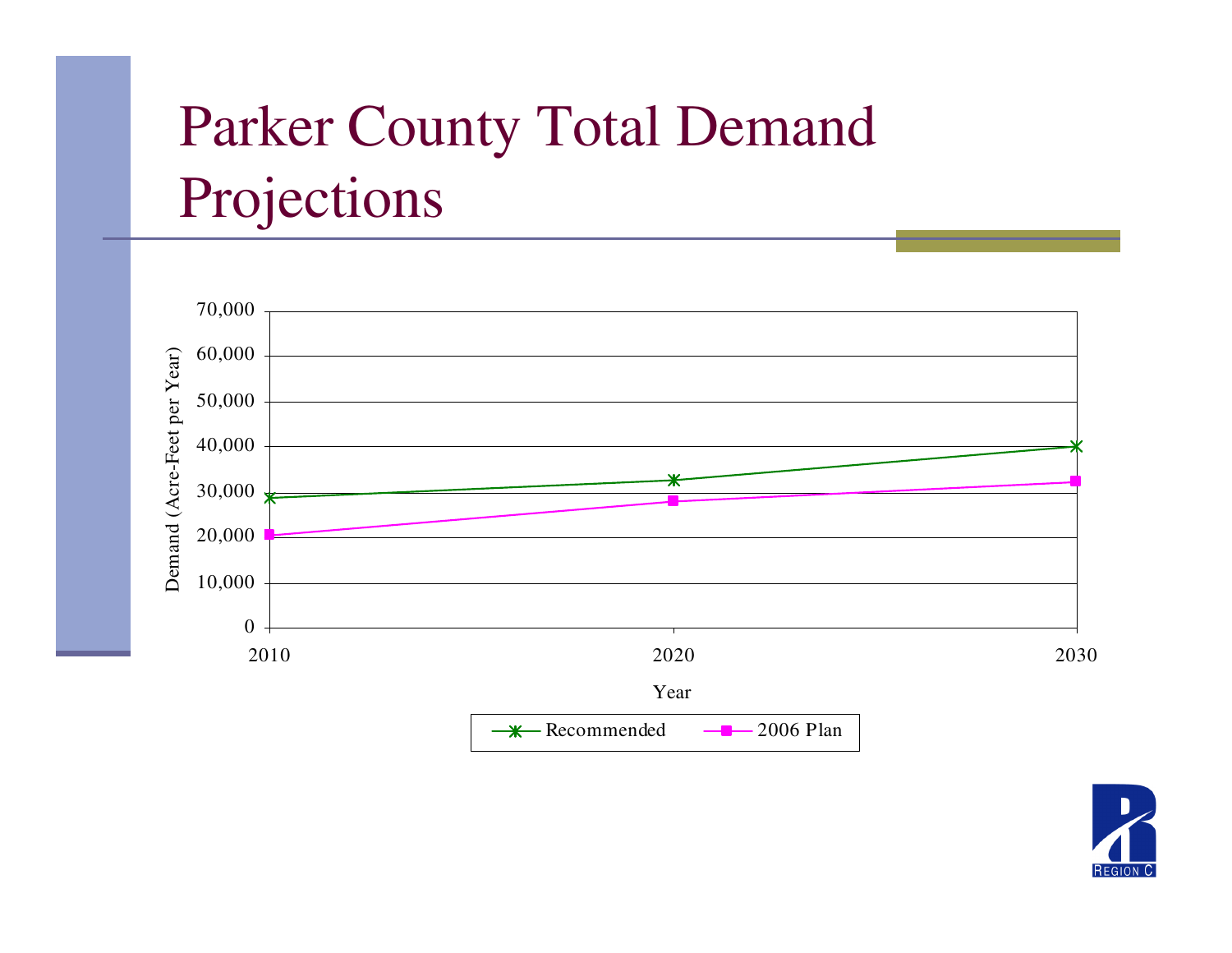## Wise County Total Demand Projections



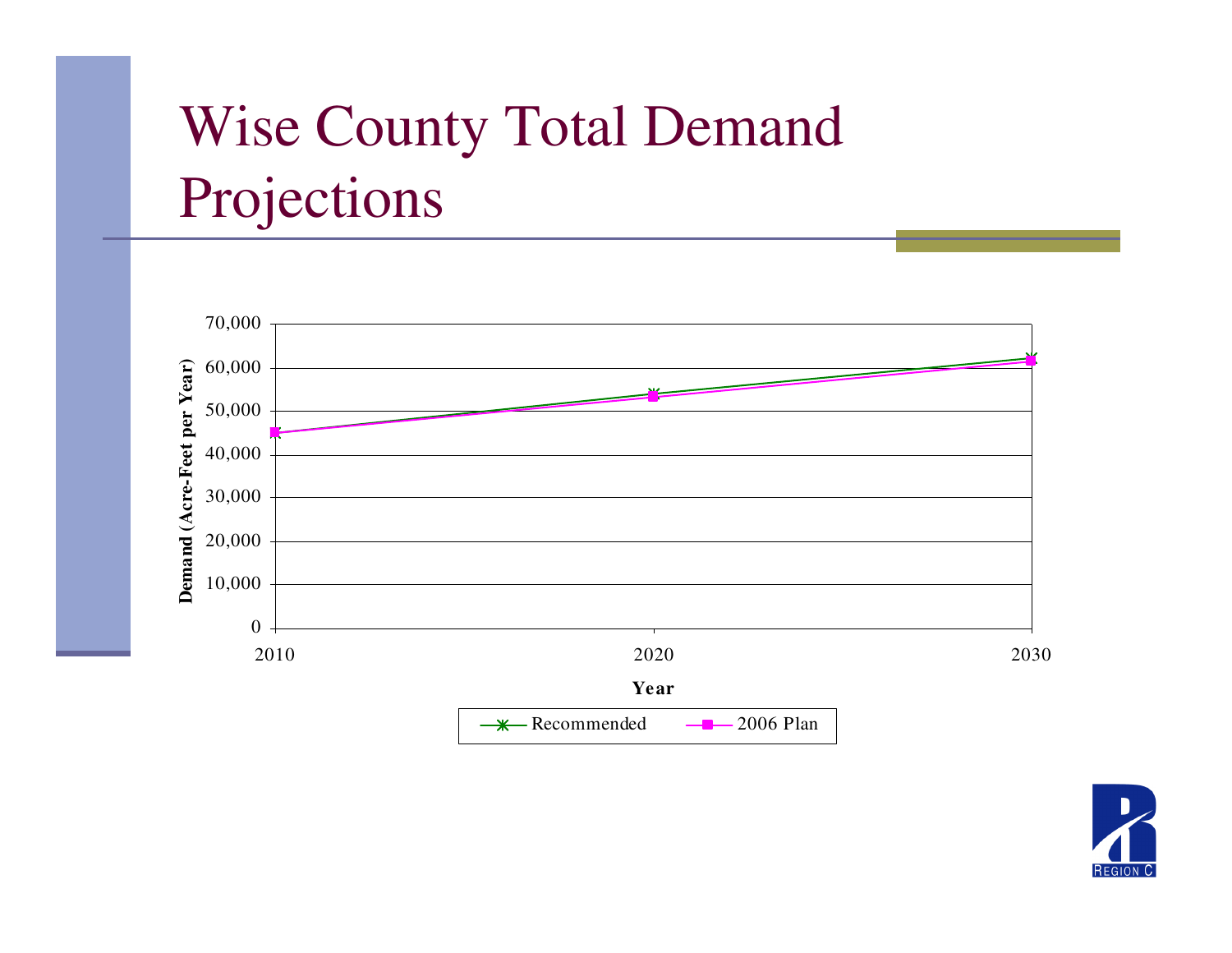#### Demand Projections for Study Area



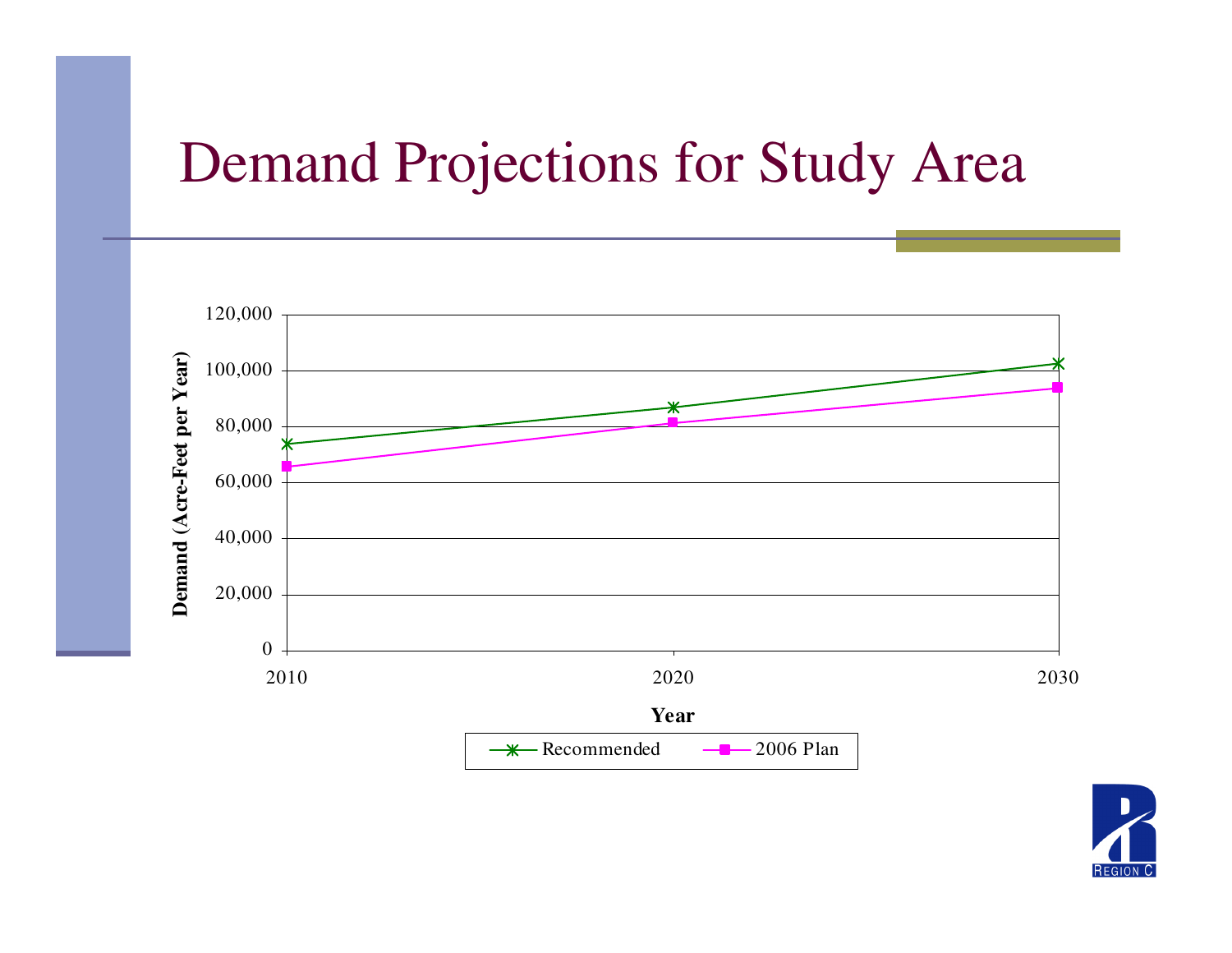

# Parker-Wise County Study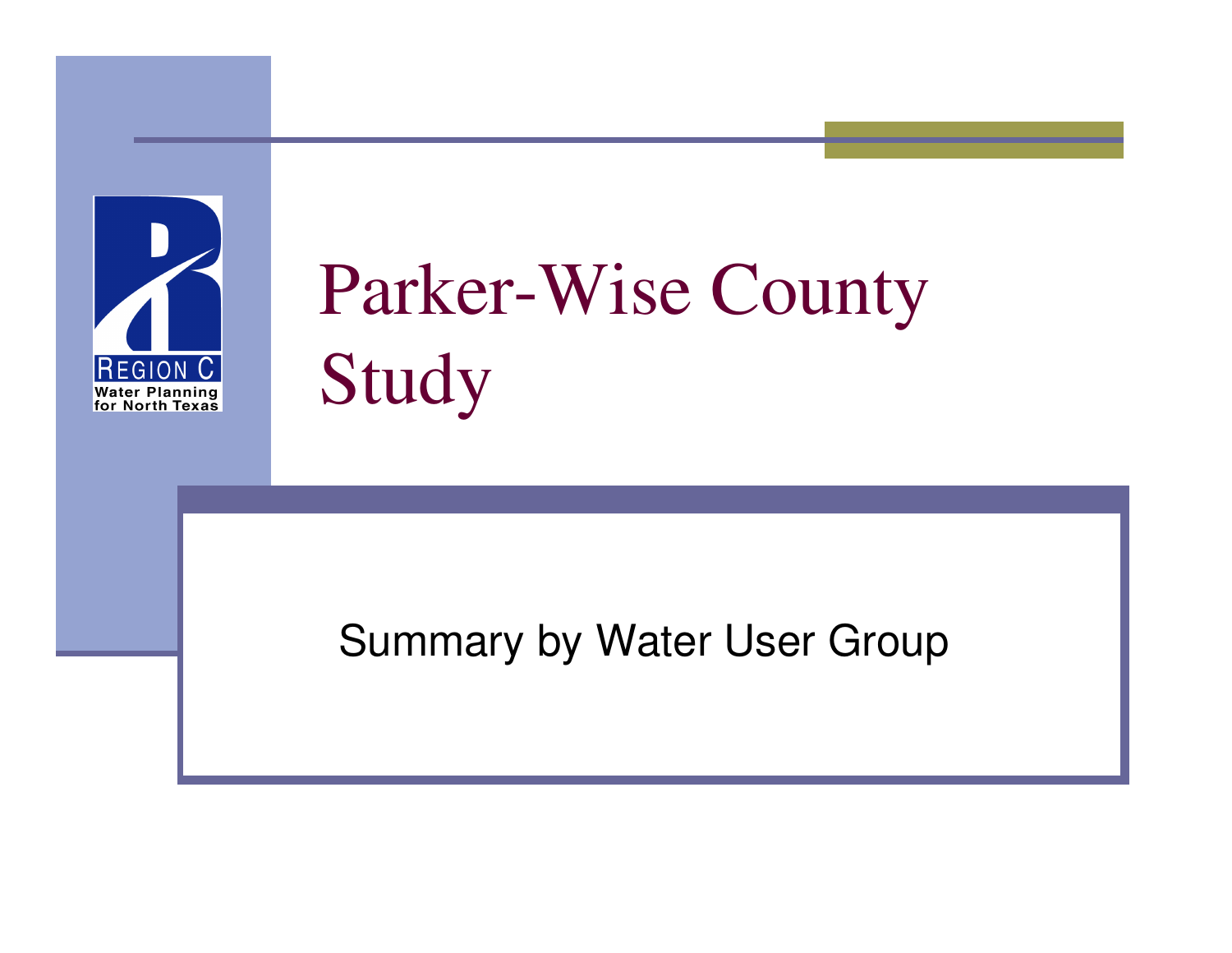#### ■ Aledo

- Current Sources
	- Trinity Aquifer
- **Recommended Strategies** 
	- **Nater Conservation**
	- **Purchase Water from Fort Worth**
	- **Temporary Overdraft**
- Alvord
	- Current Sources
		- Trinity Aquifer
	- **Recommended Strategies** 
		- **Nater Conservation**
		- **Purchase Water from West Wise SUD**
		- **Temporary Overdraft**

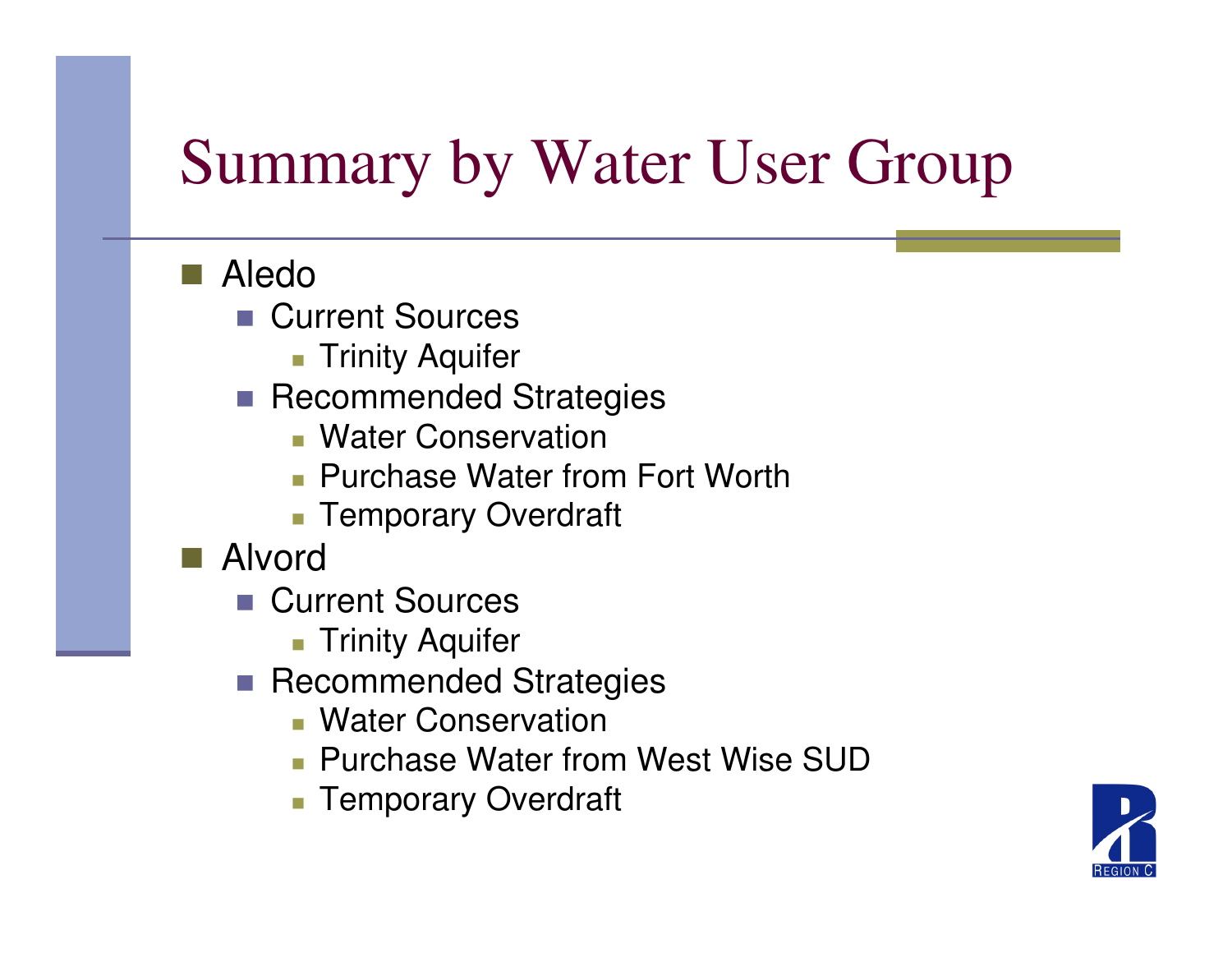## ■ Annetta and Annetta South

- Current Sources
	- **Trinity Aquifer**
- Recommended Strategies
	- **Nater Conservation**
	- **Purchase Water from Weatherford**
	- Temporary Overdraft

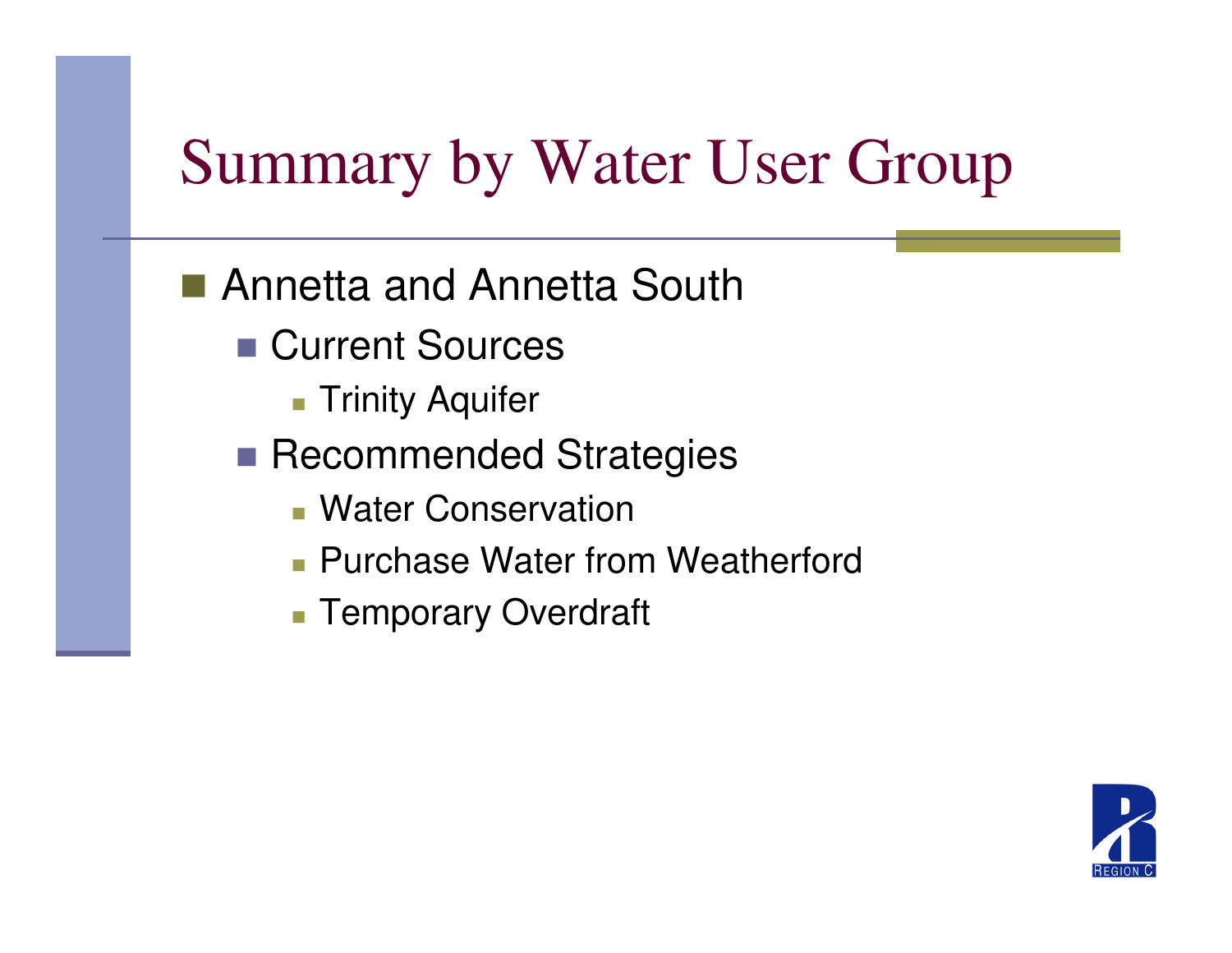#### e i Aurora

- P. Current Sources
	- Trinity Aquifer
	- TRWD Sources through Rhome
- **Recommended Strategies** 
	- **Nater Conservation**
	- Purchase Water from Rhome (Walnut Creek SUD)
- $\mathcal{L}_{\mathcal{A}}$  Azle
	- b. Current Sources
		- TRWD Sources
	- **Recommended Strategies**  $\mathcal{L}_{\mathcal{A}}$ 
		- **Nater Conservation**
		- Purchase Water from TRWD
		- 3 MGD Water Treatment Plant Expansion (2030)

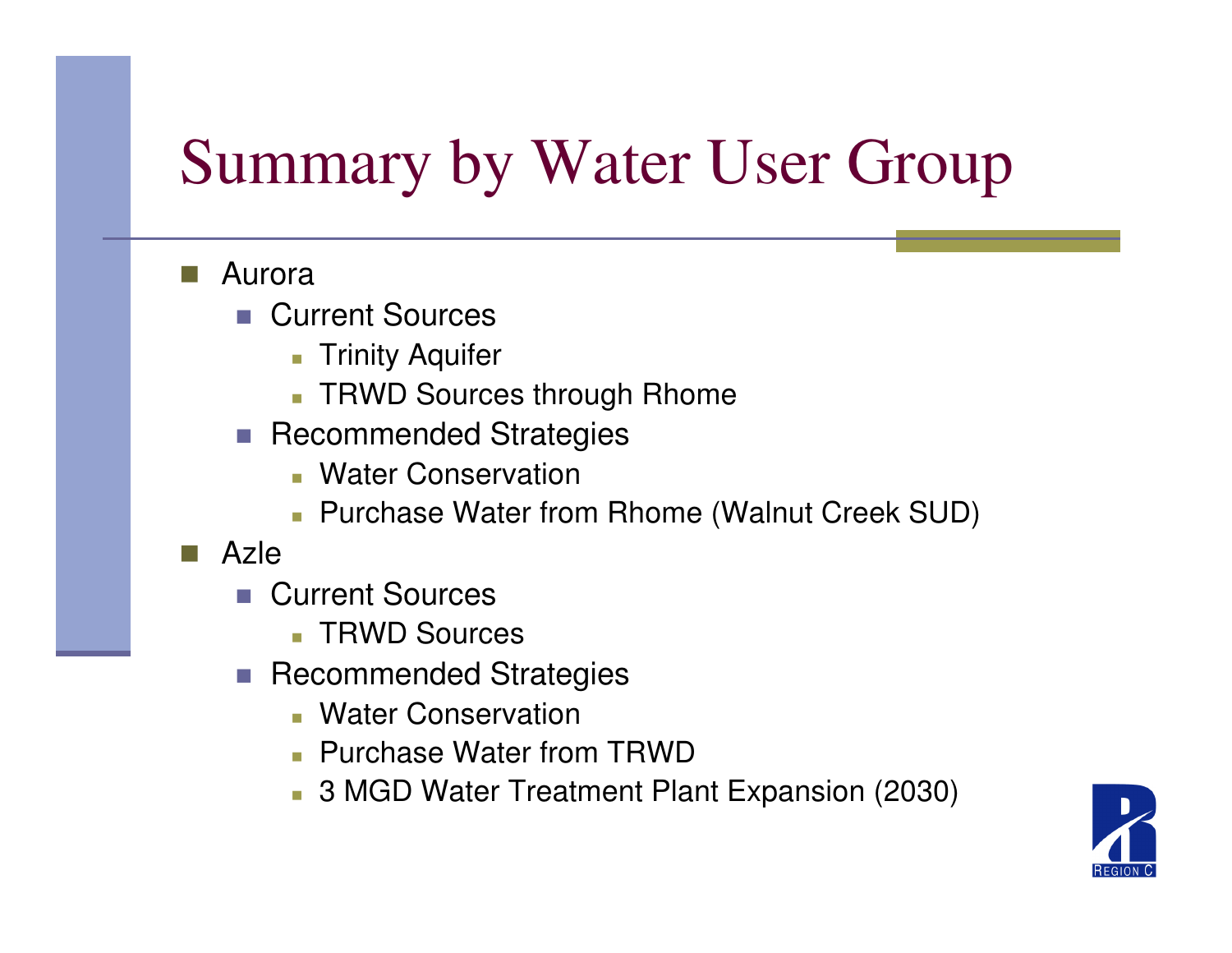- F. Bolivar WSC
	- Current Sources
		- Trinity Aquifer
	- **Recommended Strategies** 
		- **Nater Conservation**
		- Temporary Overdraft
		- Cooke County Water Supply Project (Outside Study Area)
		- Purchase Water from UTRWD (Outside Study Area)
		- Additional Groundwater (Outside Study Area)
- e i Boyd
	- Current Sources
		- Trinity Aquifer
		- TRWD Sources (through Walnut Creek SUD)
	- **Recommended Strategies** 
		- **Nater Conservation**
		- **Purchase Water from Walnut Creek SUD**

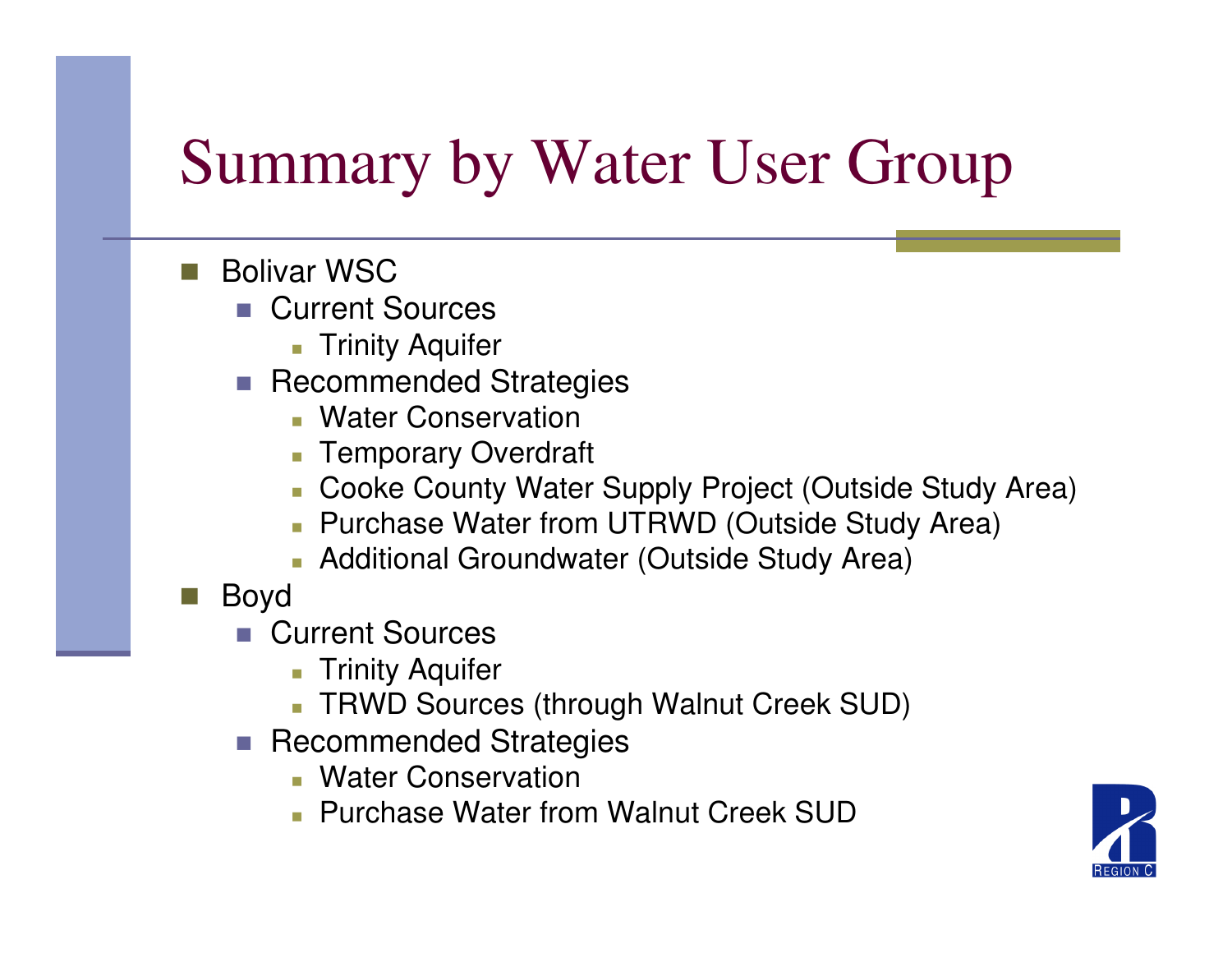- F. **Bridgeport** 
	- Current Sources
		- TRWD Sources
	- **Recommended Strategies** 
		- **Nater Conservation**
		- Purchase Water from TRWD
		- 0.9 MGD Water Treatment Plant Expansion (2010)
		- New 2 MGD Water Treatment Plant (2020)
- F. **Chico** 
	- P. Current Sources
		- Trinity Aquifer
		- TRWD Sources (through West Wise SUD)
	- **Recommended Strategies** 
		- **Nater Conservation**
		- **Purchase Water from West Wise SUD**

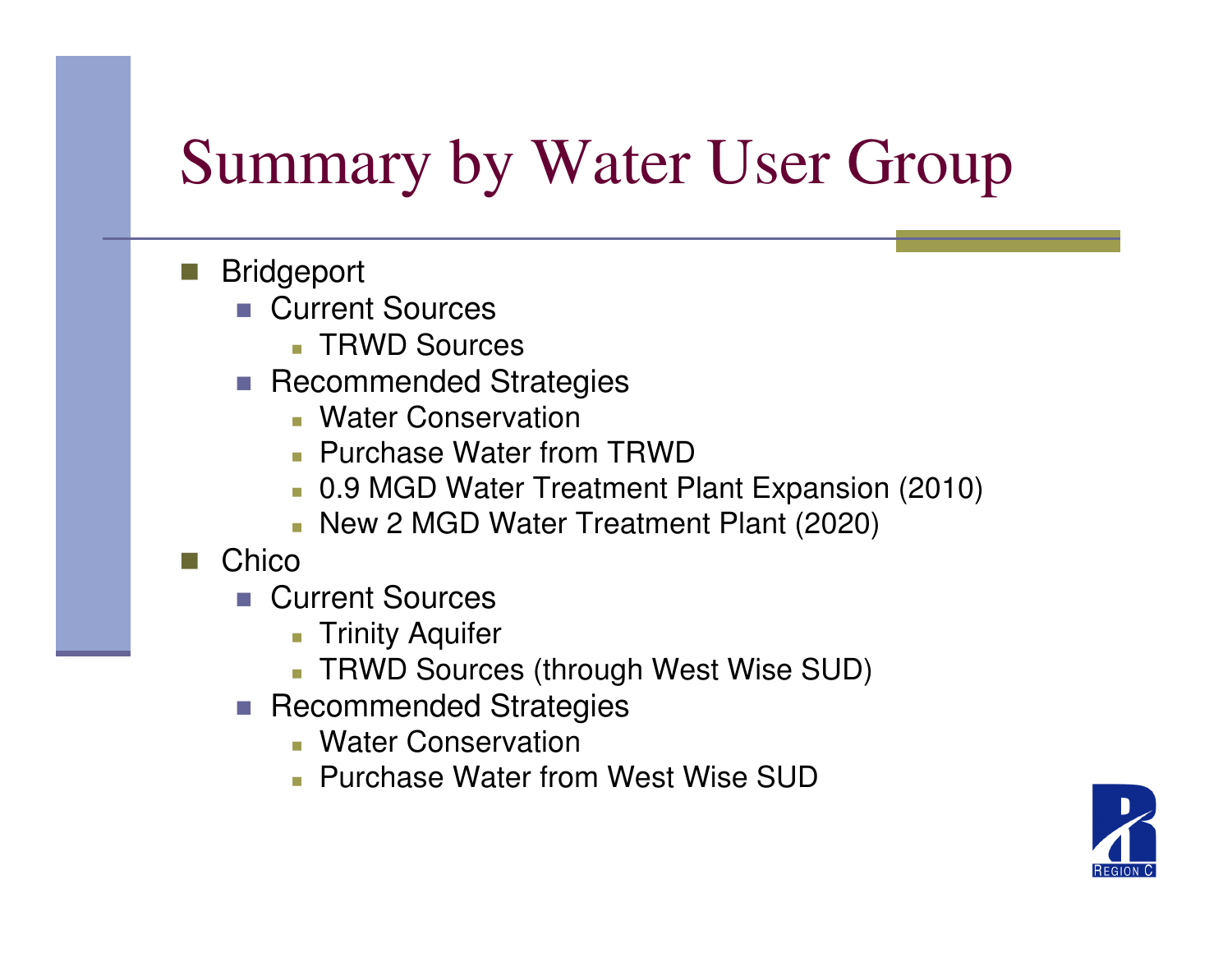- e i Community WSC
	- Current Sources P.
		- TRWD Sources
	- **Recommended Strategies** 
		- **Nater Conservation**
		- **Purchase Water from TRWD**
		- 0.5 MGD Water Treatment Plant Expansion (2020)
- e i Decatur (Wise County SUD)
	- b. Current Sources
		- TRWD Sources
	- **Recommended Strategies** 
		- **Nater Conservation**
		- **Purchase Water from TRWD**
		- 1 MGD Water Treatment Plant Expansion (2010)
		- New 2 MGD Water Treatment Plant (2020)
		- 2 MGD New Water Treatment Plant Expansion (2030)

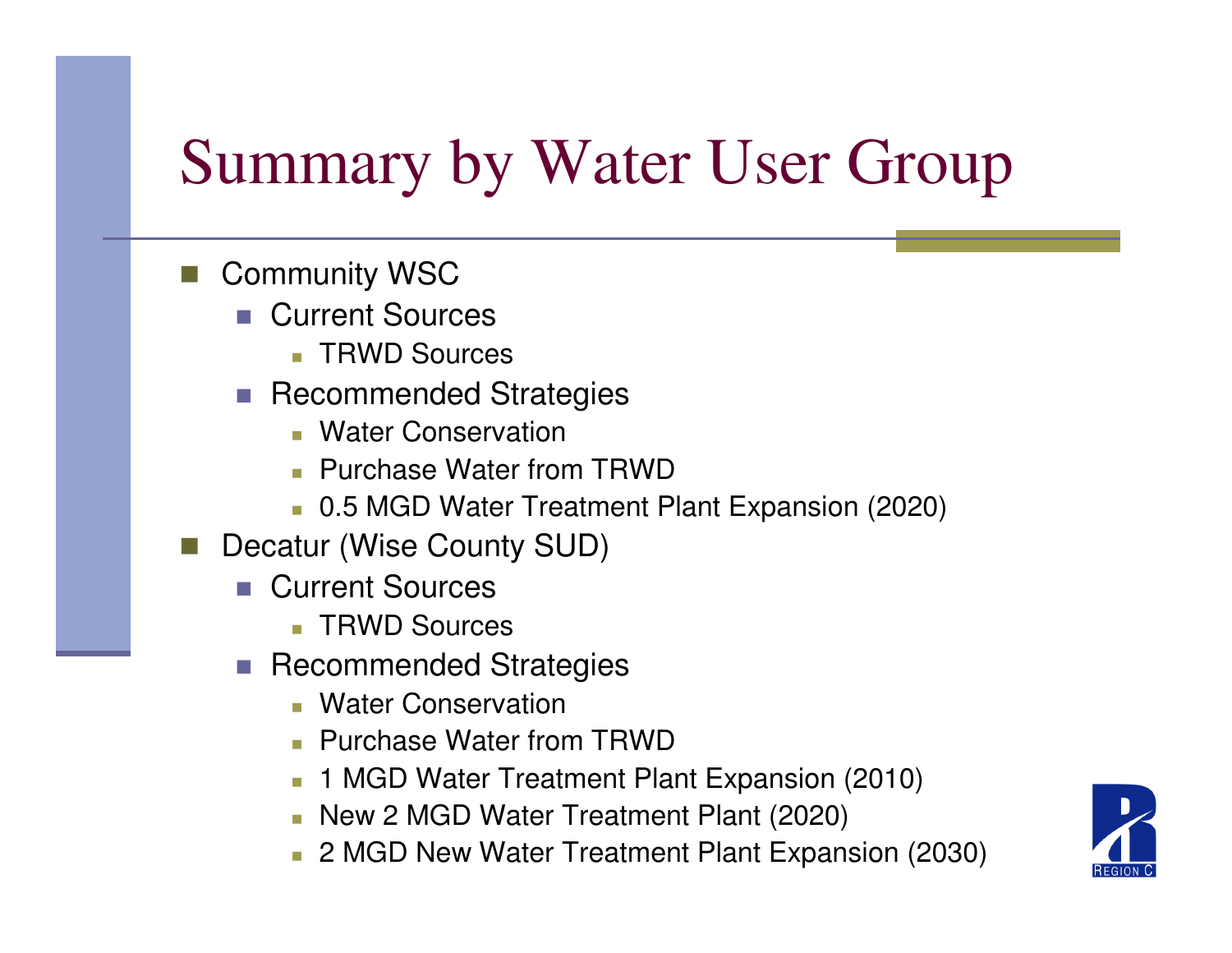## ■ Hudson Oaks

- Current Sources
	- **Trinity Aquifer**
	- TRWD Sources (through Weatherford)
- Recommended Strategies
	- **Nater Conservation**
	- **Purchase Water from Weatherford**
	- F. **Temporary Overdraft**

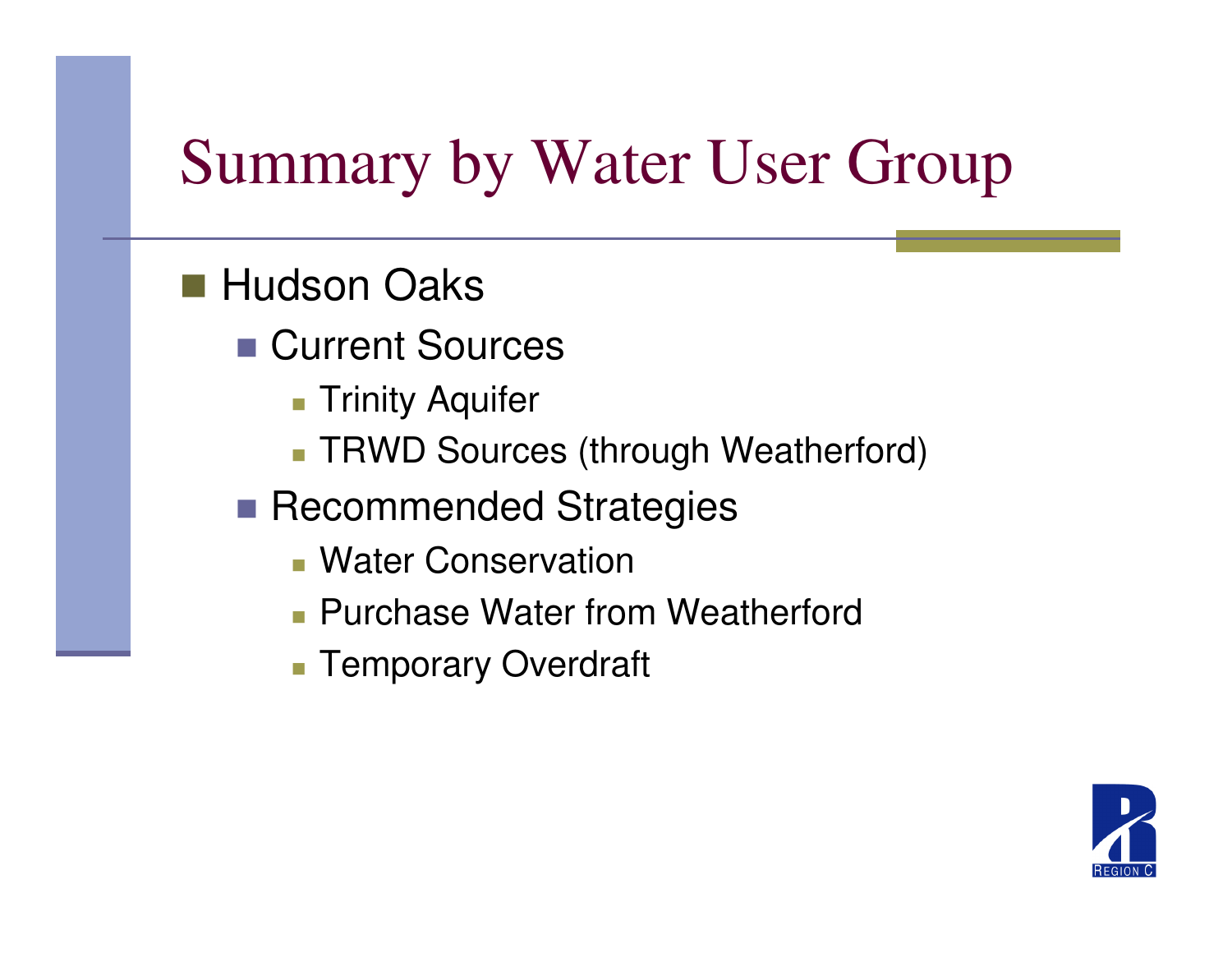#### $\mathbb{R}^n$ Mineral Wells

- Current Sources
	- **Lake Mineral Wells**
	- Lake Palo Pinto
- **Recommended Strategies** 
	- **Nater Conservation**
- **New Fairview** 
	- Current Sources
		- Trinity Aquifer
	- $\sim$  Recommended Strategies
		- **Nater Conservation**
		- Purchase Water from Rhome (Walnut Creek SUD)

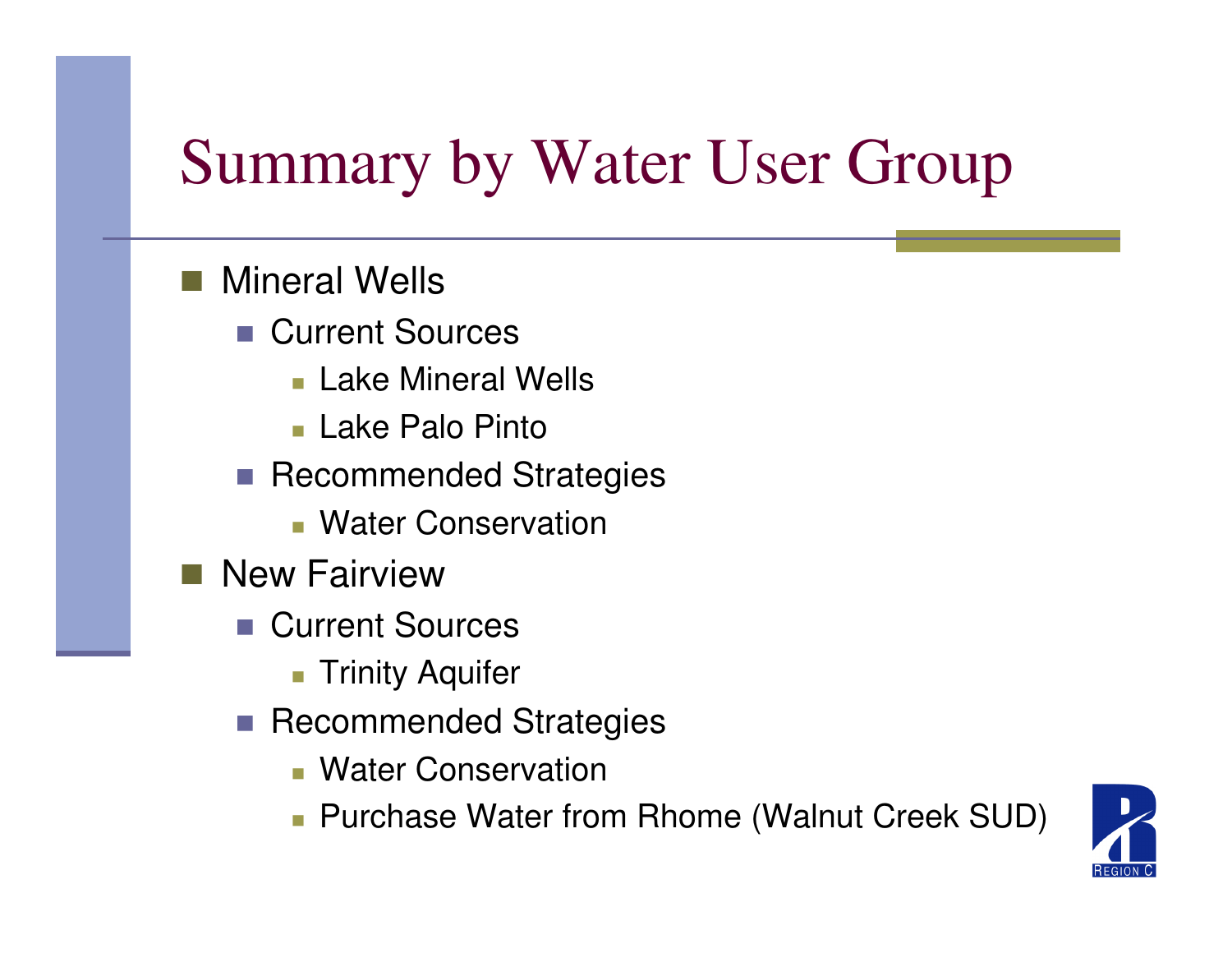#### ■ Newark

- Current Sources
	- Trinity Aquifer
- **Recommended Strategies** 
	- **Nater Conservation**
	- **Purchase Water from Walnut Creek SUD**
- $\blacksquare$  Reno
	- Current Sources
		- Trinity Aquifer
		- TRWD Sources (Springtown & Walnut Creek SUD)
	- **Recommended Strategies** 
		- **Nater Conservation**
		- **Purchase Water from Springtown**
		- **Purchase Water from Walnut Creek SUD**

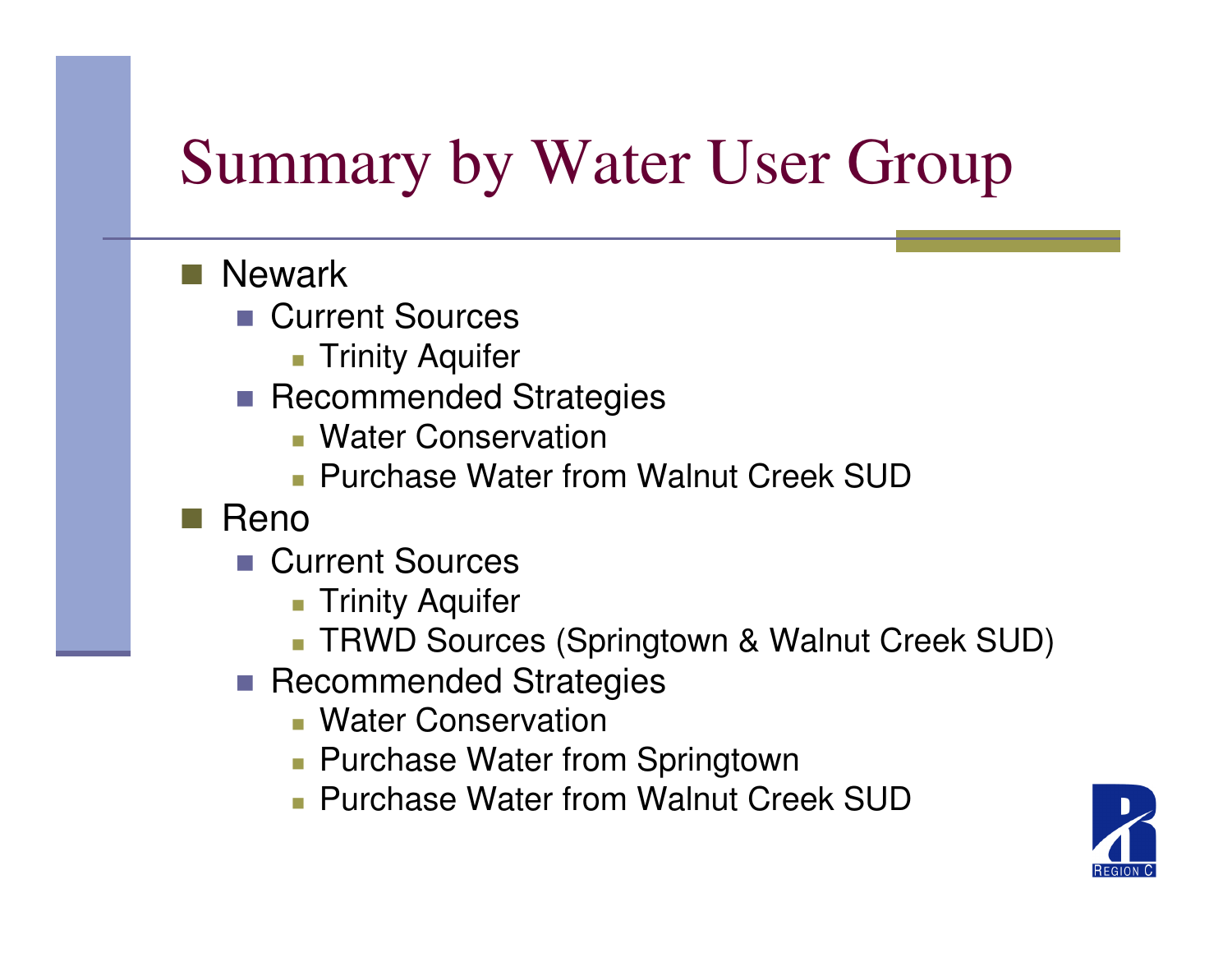#### e i Rhome

- P. Current Sources
	- Trinity Aquifer
	- TRWD Sources (Walnut Creek SUD)
- **Recommended Strategies** 
	- **Nater Conservation**
	- **Purchase Water from Walnut Creek SUD**
- F. Runaway Bay
	- b. Current Sources
		- TRWD Sources
	- **Recommended Strategies**  $\mathcal{L}_{\mathcal{A}}$ 
		- **Nater Conservation**
		- Purchase Water from TRWD
		- 0.5 MGD Water Treatment Plant Expansion (2030)

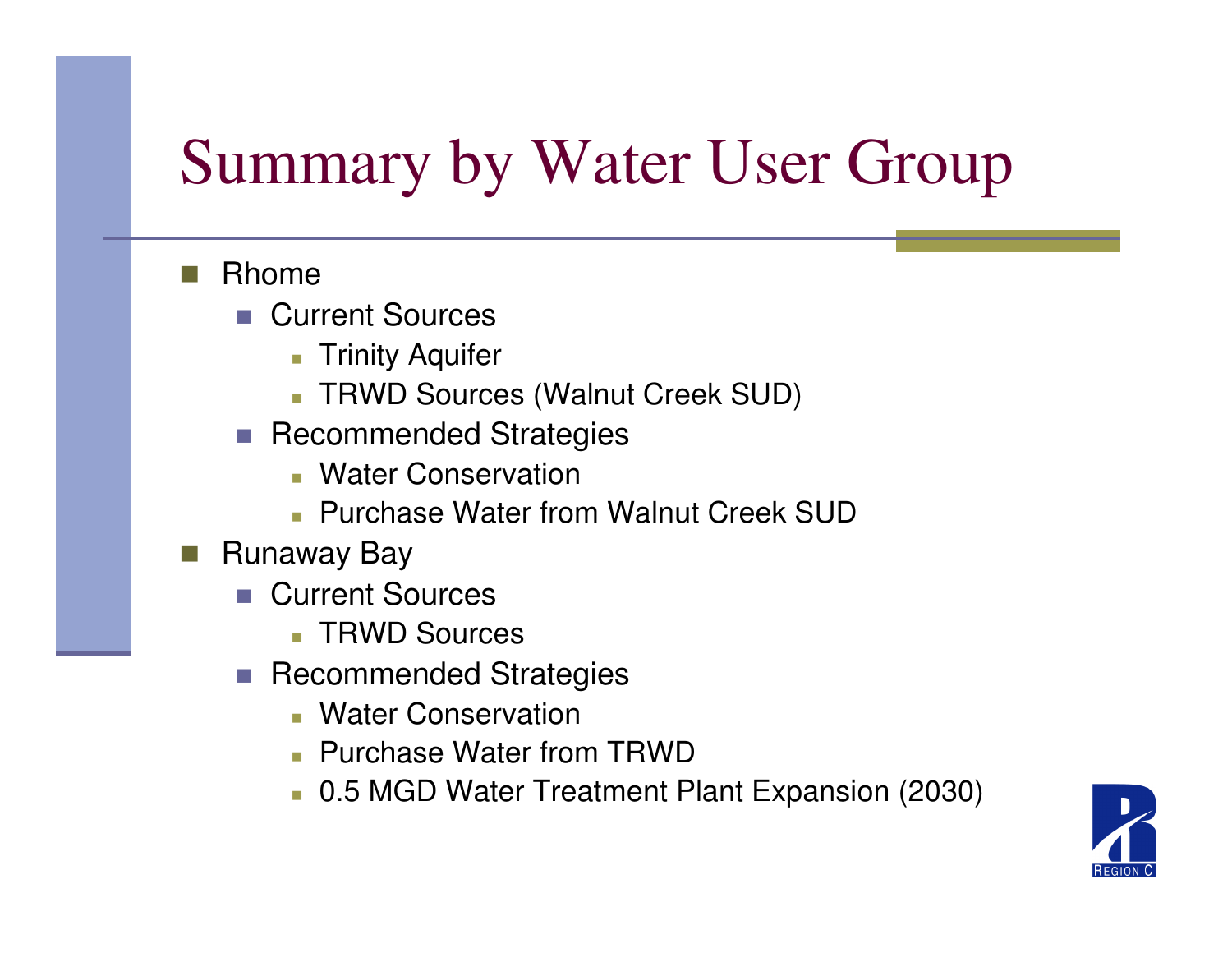- Springtown
	- Current Sources
		- Trinity Aquifer
		- TRWD Sources
	- **Recommended Strategies** 
		- **Nater Conservation**
		- Purchase Water from TRWD
- Walnut Creek SUD
	- Current Sources
		- TRWD Sources
	- **Recommended Strategies** 
		- **Nater Conservation**
		- Purchase Water from TRWD
		- 6 MGD Water Treatment Plant Expansion (2010)
		- New 12 MGD Water Treatment Plant (2010)

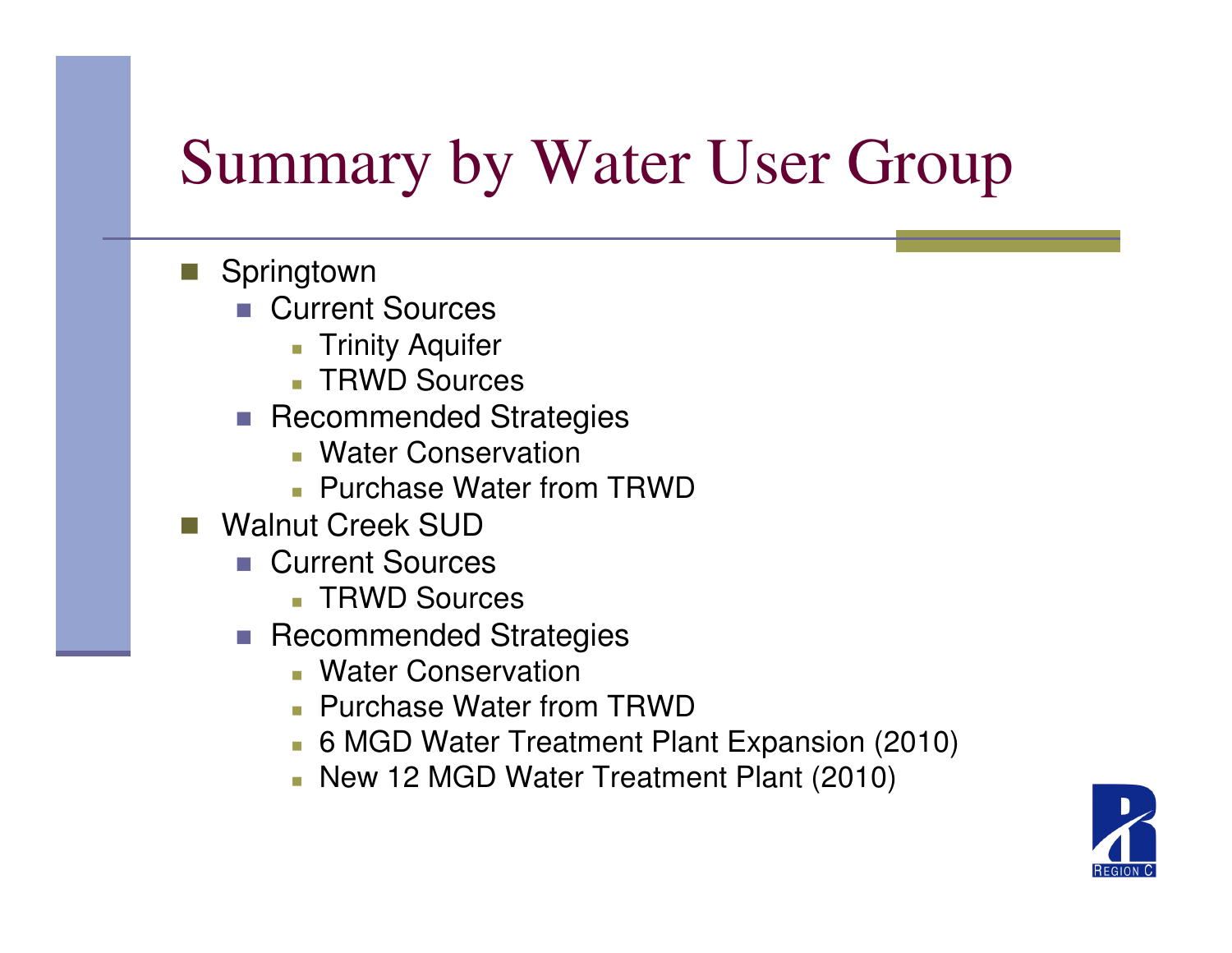#### **Service Service Weatherford**

- Current Sources
	- **Lake Weatherford**
	- $\overline{\mathbb{R}}$ Trinity Aquifer
	- $\blacksquare$ TRWD Sources
- **Recommended Strategies** 
	- П Water Conservation
	- **Purchase Water from TRWD**
	- 4 MGD Water Treatment Plant Expansion (2020)
	- New 8 MGD Water Treatement Plant (2030)

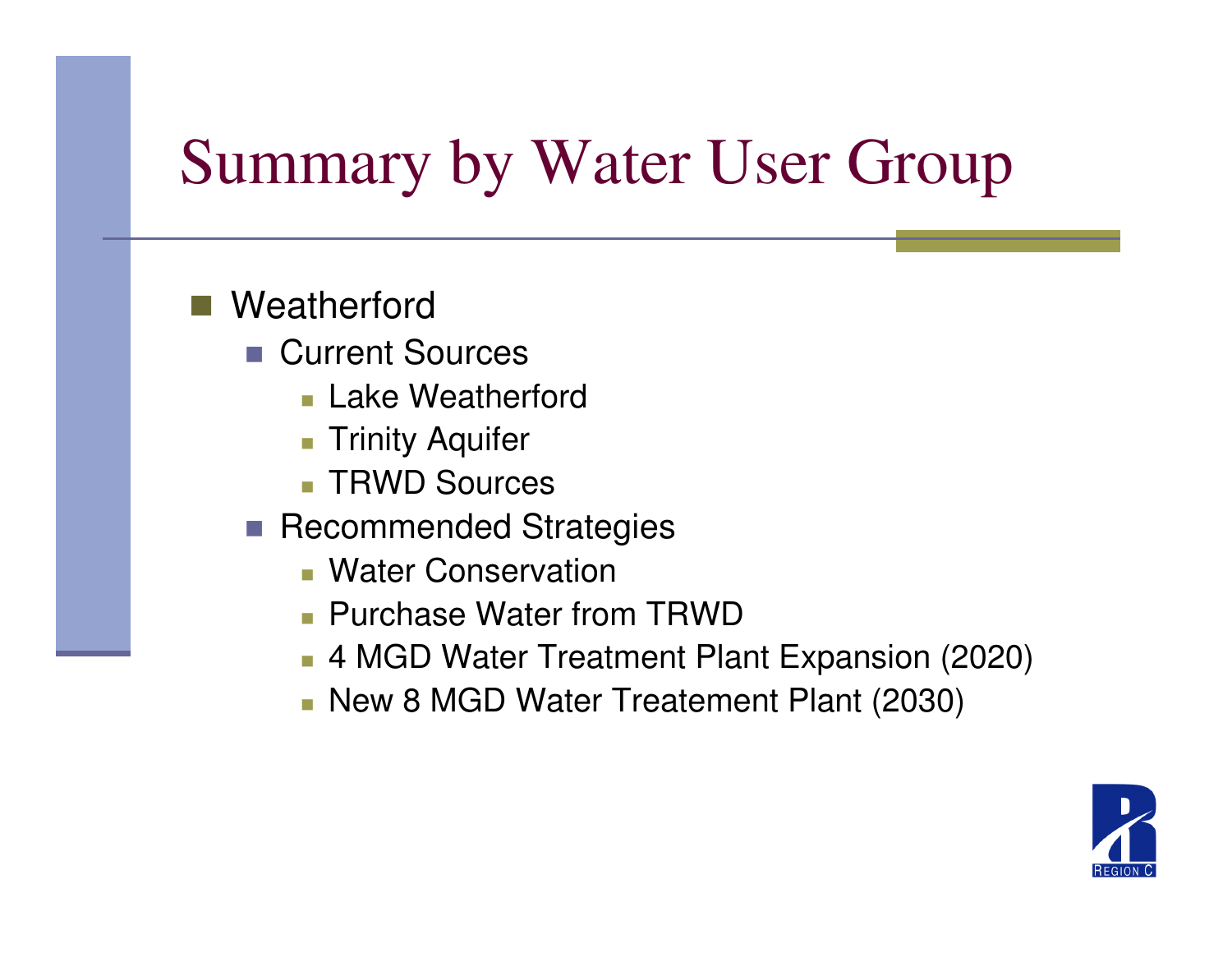- West Wise SUD
	- Current Sources
		- TRWD Sources (Direct & through Walnut Creek SUD)
	- **Recommended Strategies** 
		- **Nater Conservation**
		- **Purchase Water from TRWD**
		- **Purchase Water from Walnut Creek SUD**
		- New 0.5 MGD Water Treatment Plant (2030)
- **Service Service**  Willow Park
	- Current Sources
		- Trinity Aquifer
	- **Recommended Strategies** 
		- **Nater Conservation**
		- **Purchase Water from Weatherford**
		- **Temporary Overdraft**

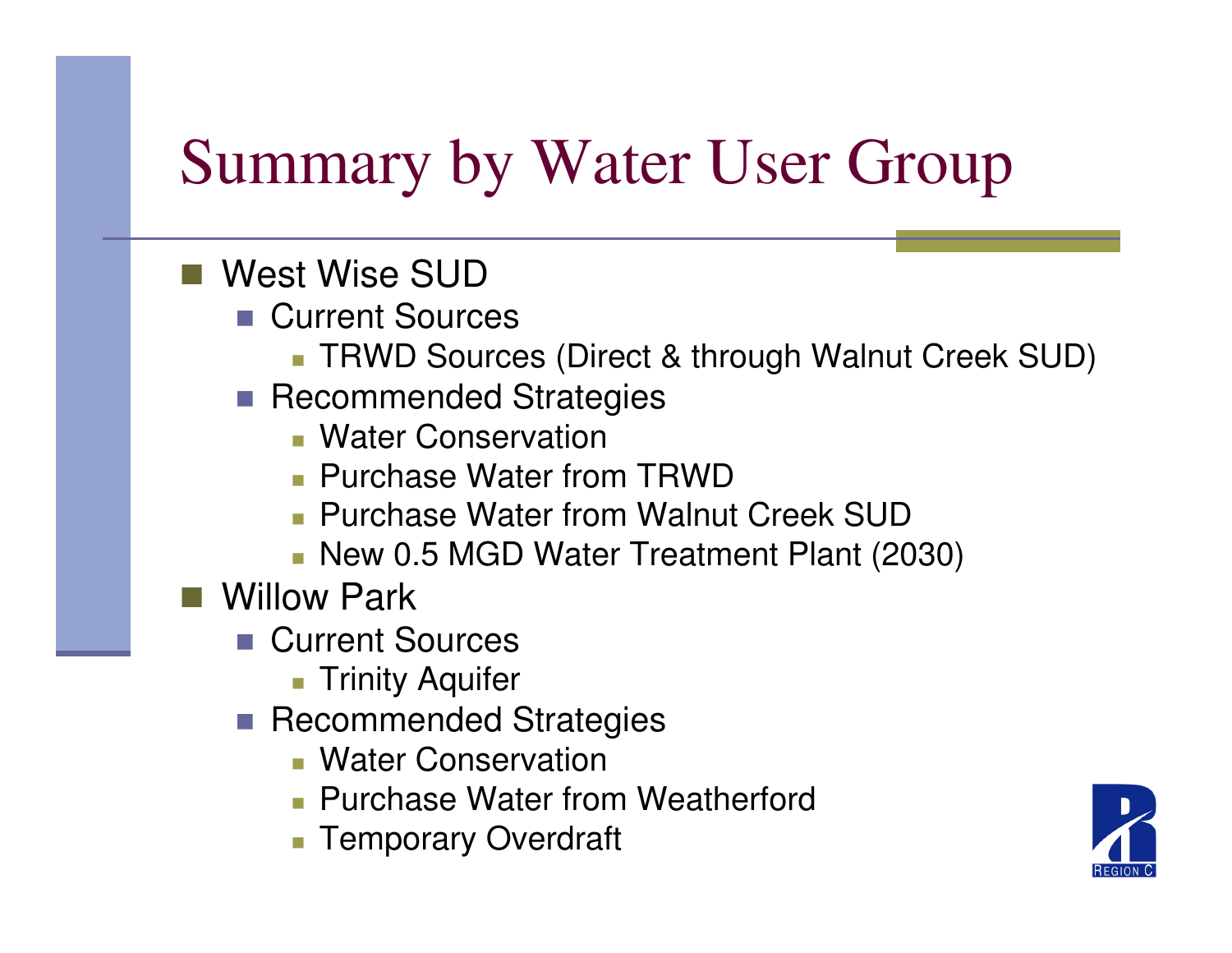

# Parker-Wise County Study

#### Summary by Wholesale Water Provider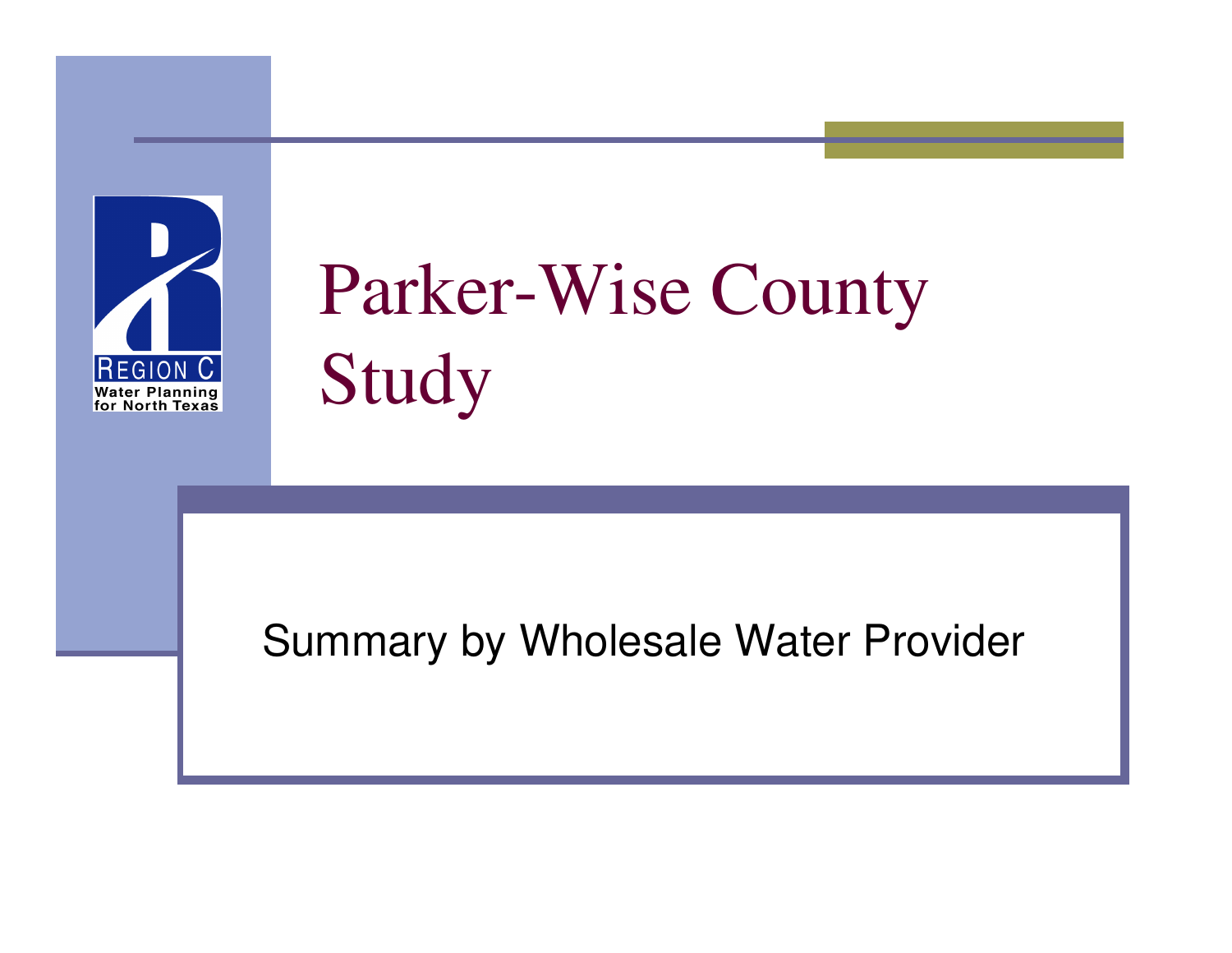## TRWD Current Customers

- Azle
- Bridgeport
- Community WSC
- Decatur (Wise County SUD)
- Runaway Bay
- Springtown
	- Reno

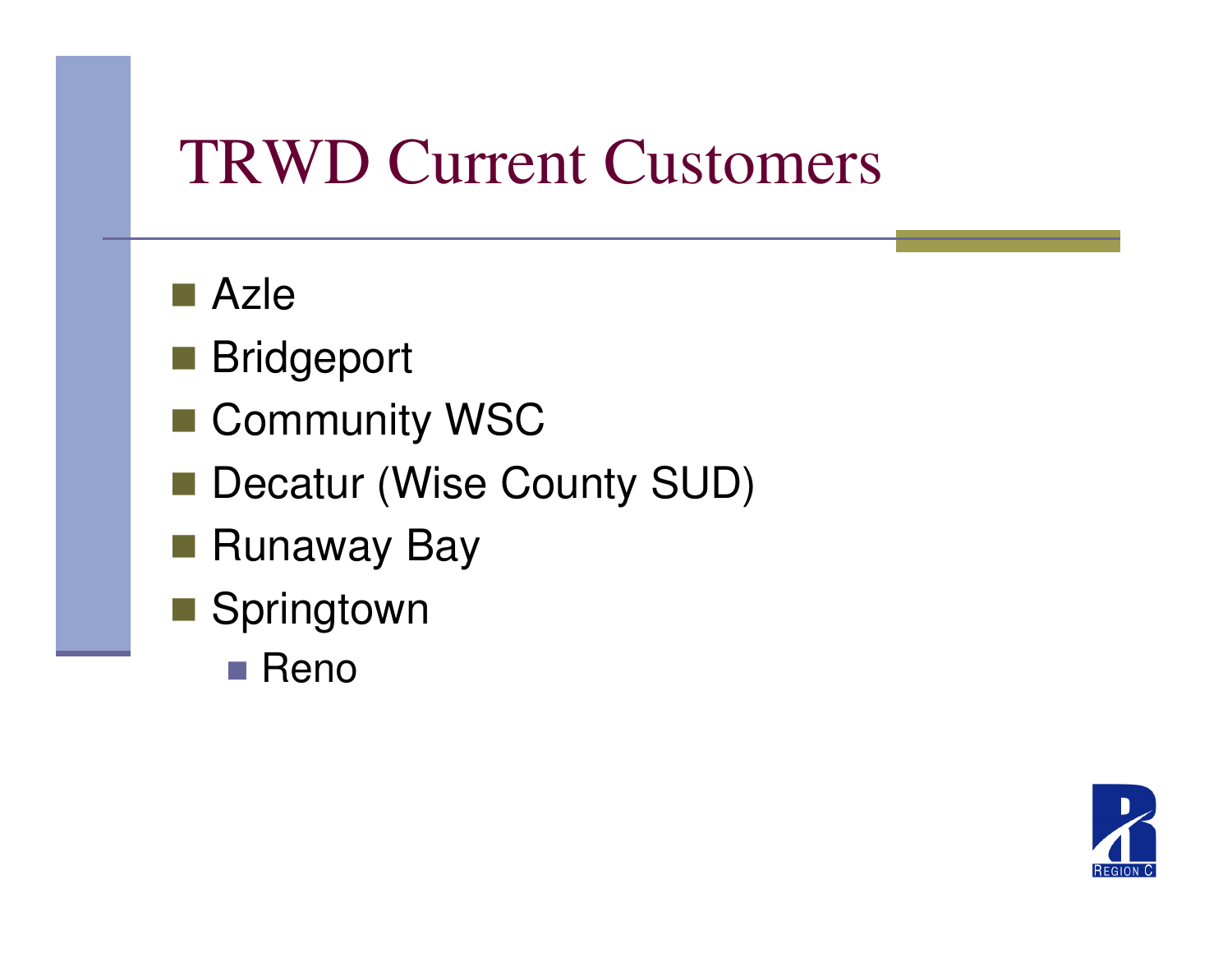## TRWD Current Customers

- Walnut Creek SUD
	- Boyd
	- Reno
	- Rhome
		- F. Aurora
	- County Other
	- West Wise SUD and Chico

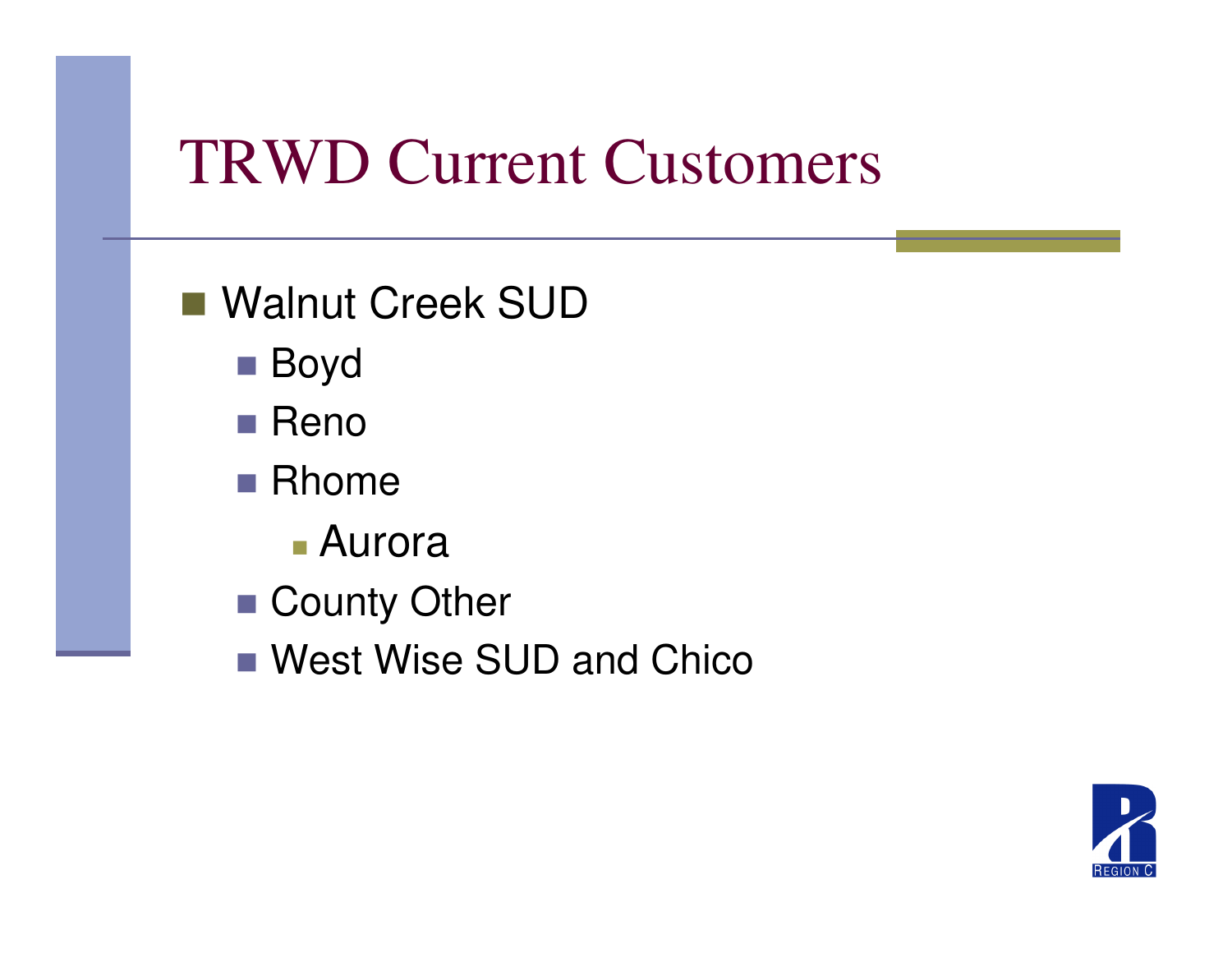## TRWD Current Customers

■ Weatherford ■ Hudson Oaks ■ West Wise SUD ■ Chico ■ Wise County Other

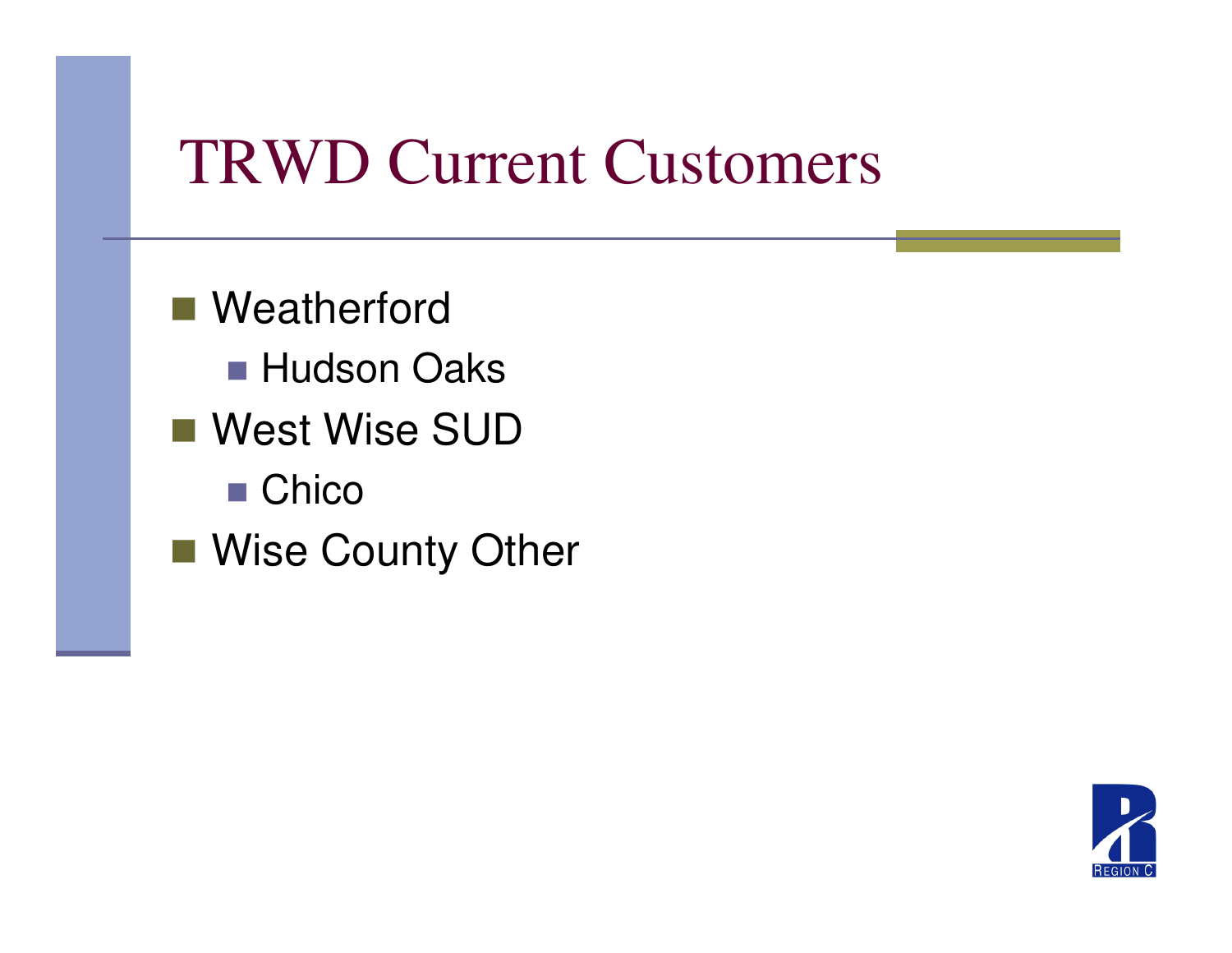## Potential New TRWD Customers

- Aledo (through Fort Worth)
- Alvord (direct or through West Wise SUD)
- Annetta (through Weatherford)
- Annetta South (through Weatherford)
- Newark (through Walnut Creek SUD)
- h<br>M New Fairview (through Rhome/Walnut Creek SUD)
- Willow Park (through Weatherford)

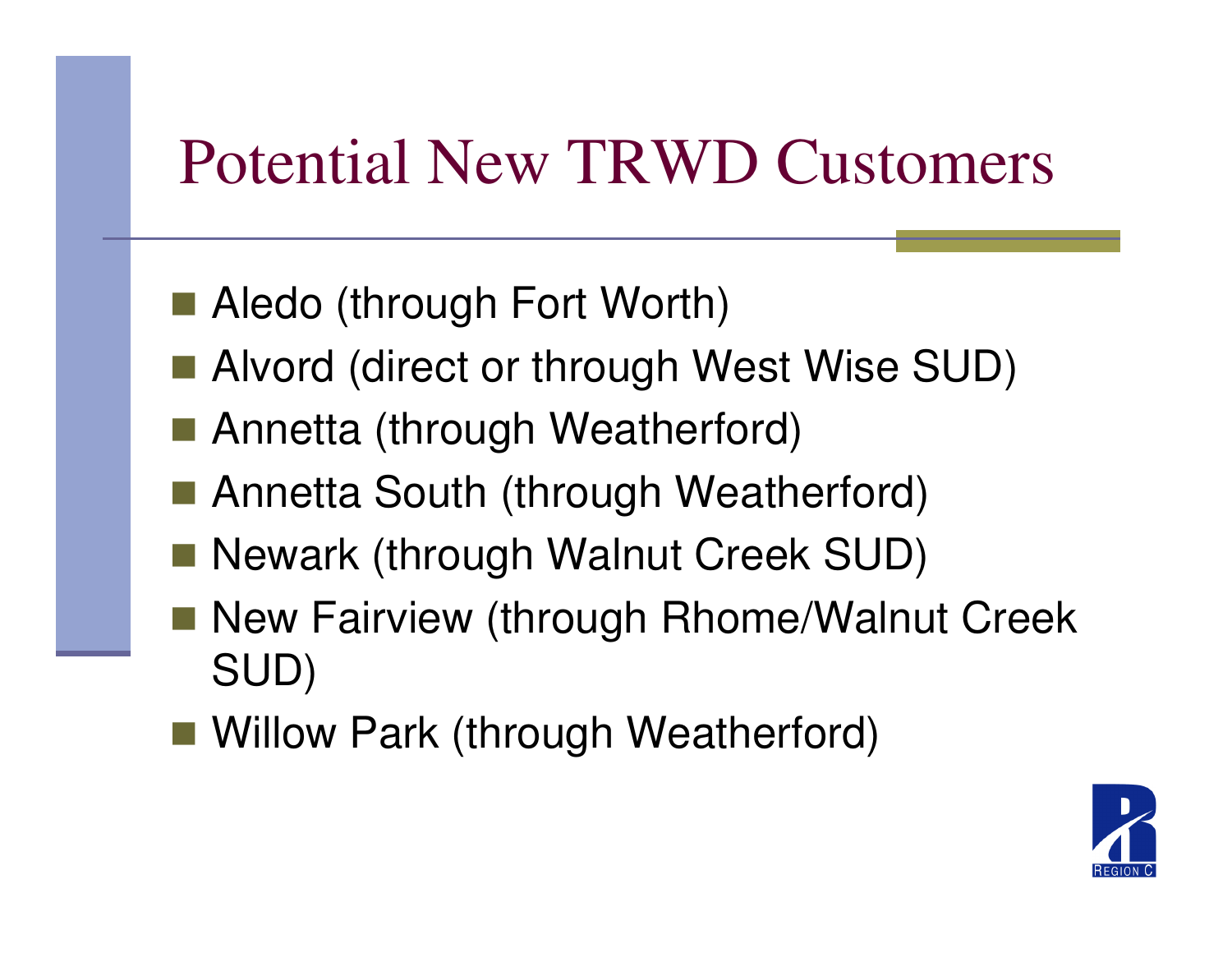## Population Projections for Walnut Creek SUD



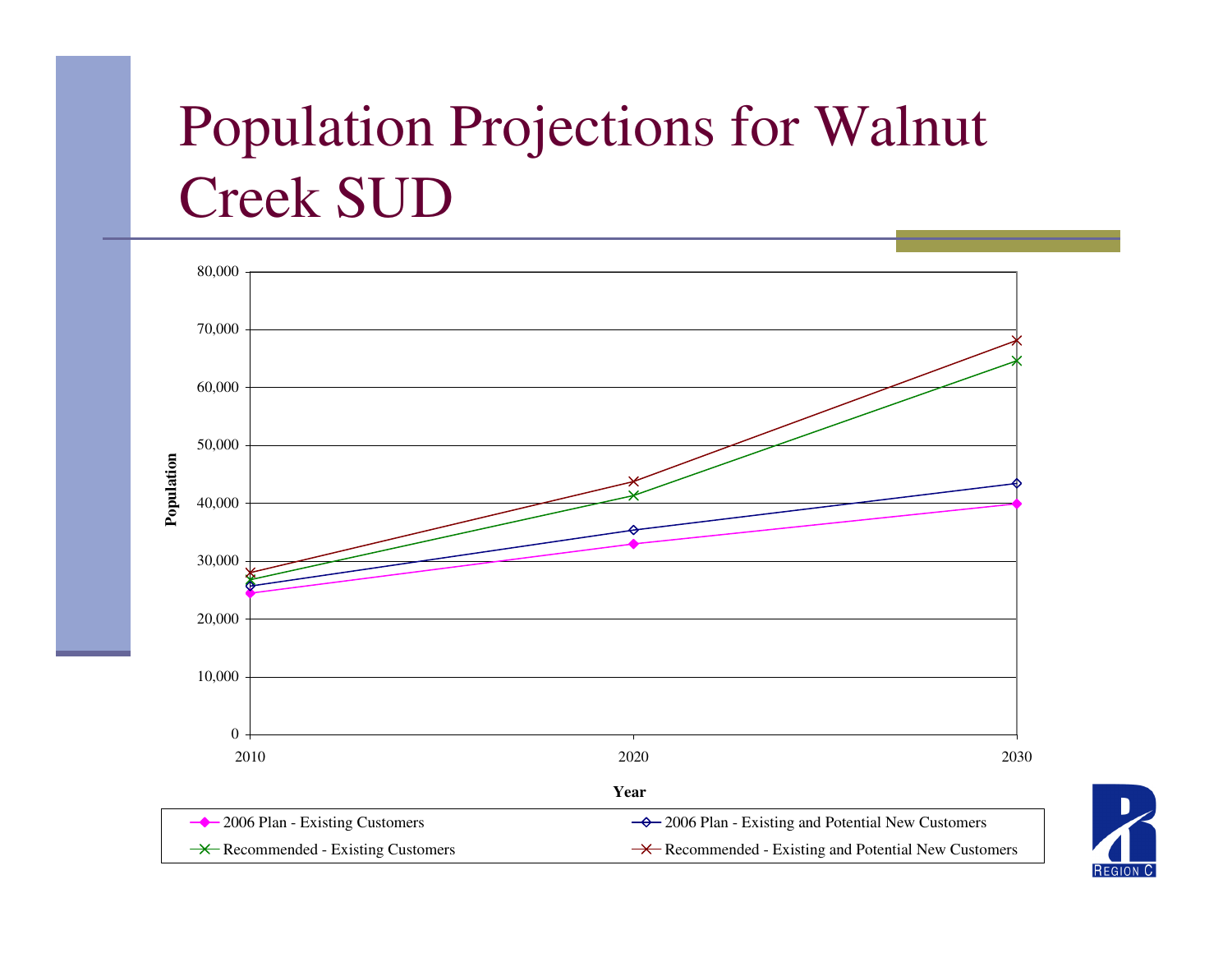## Demand Projections for Walnut Creek SUD



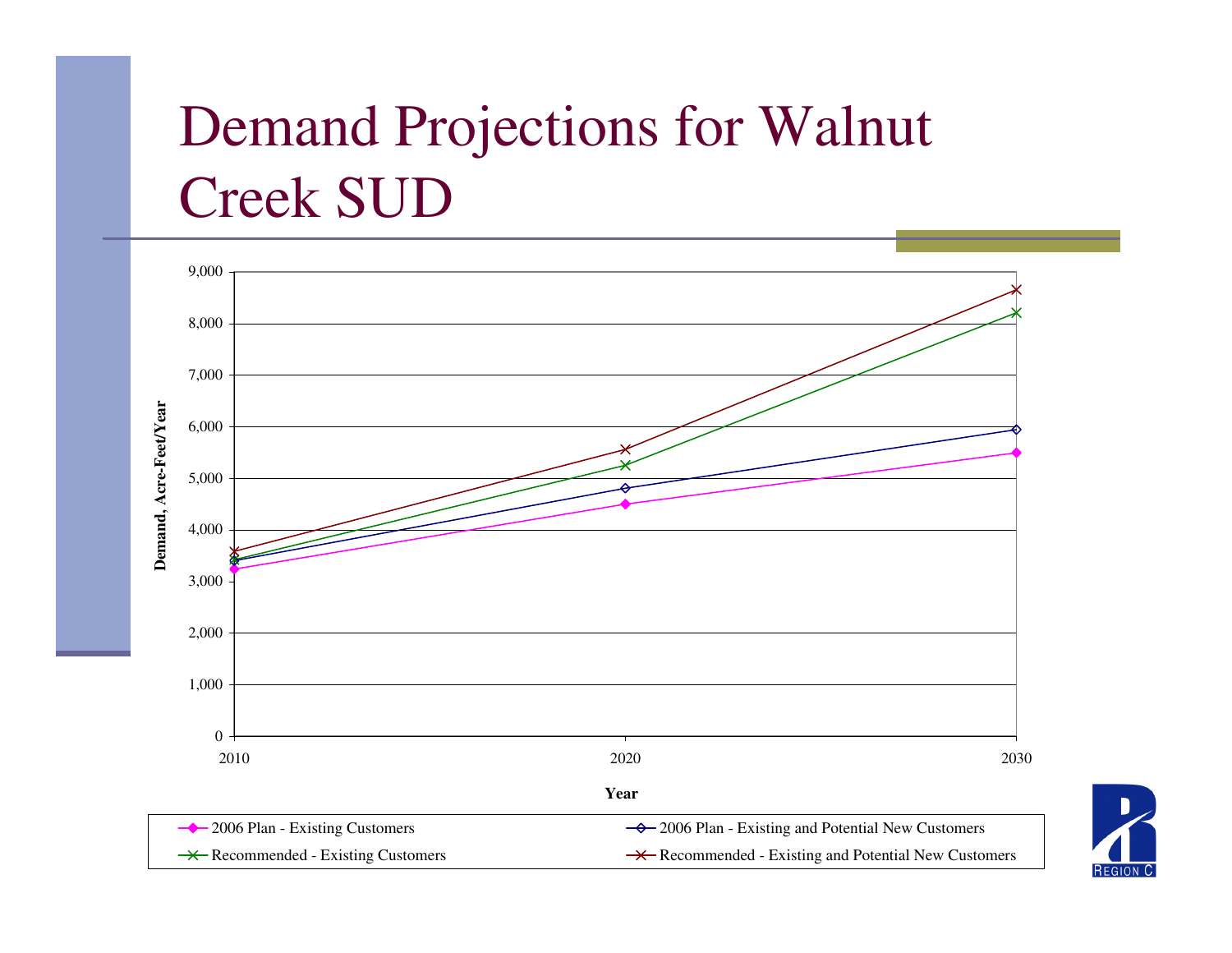## Demands and Supplies for Walnut Creek SUD





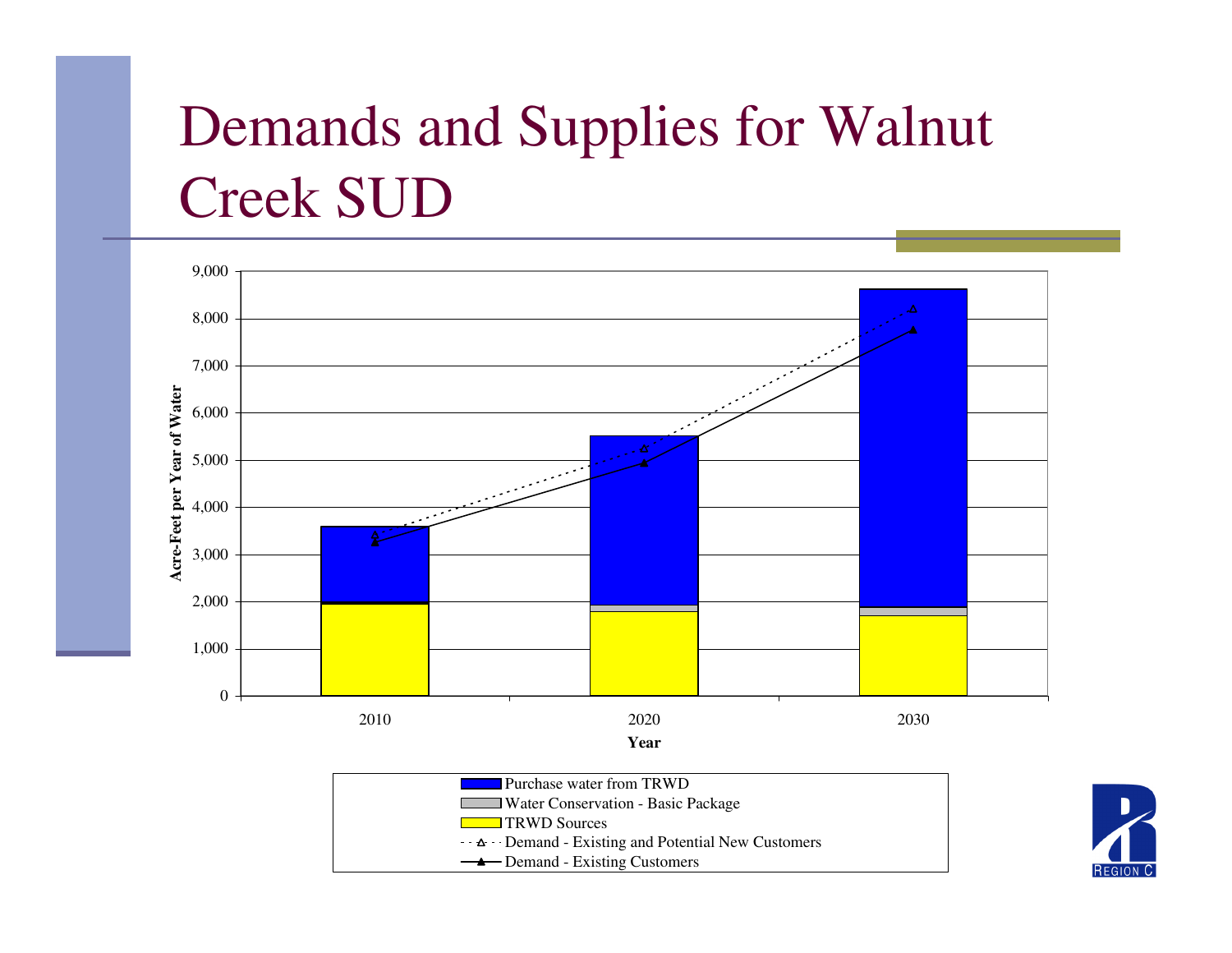## Population Projections for the City ofWeatherford and Customers



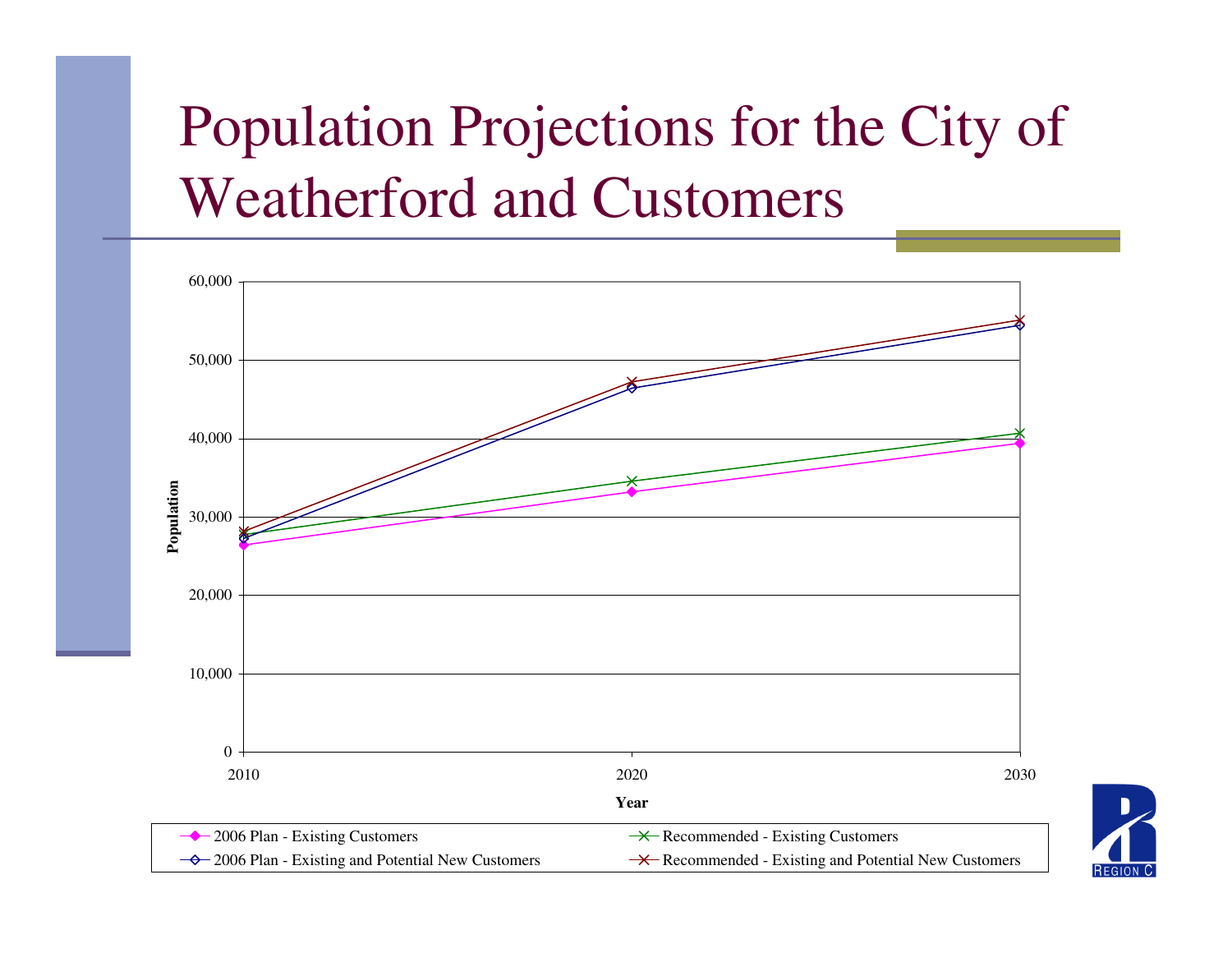## Demand Projections for the City ofWeatherford and Customers



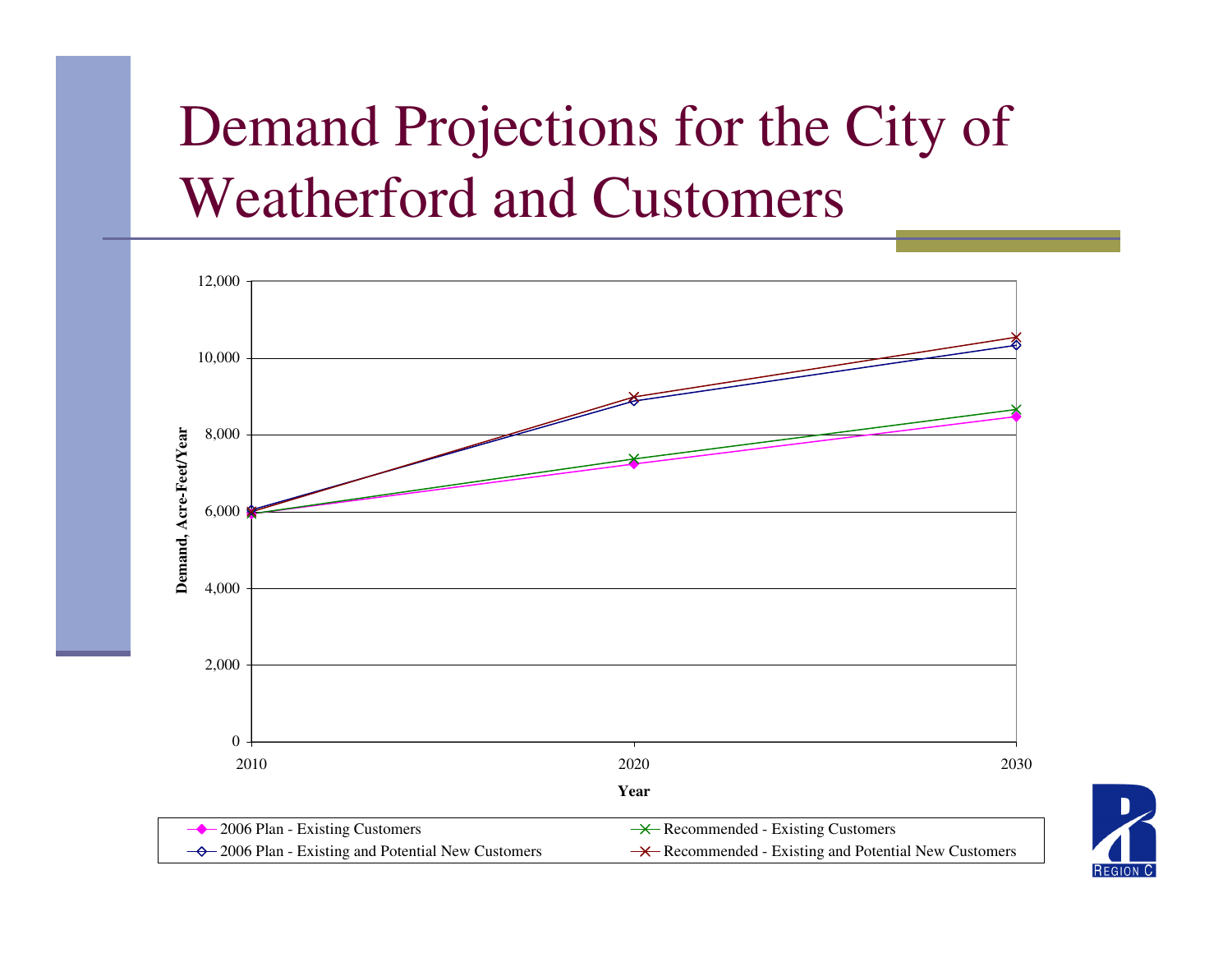## Demands and Supplies for City of Weatherford and Customers



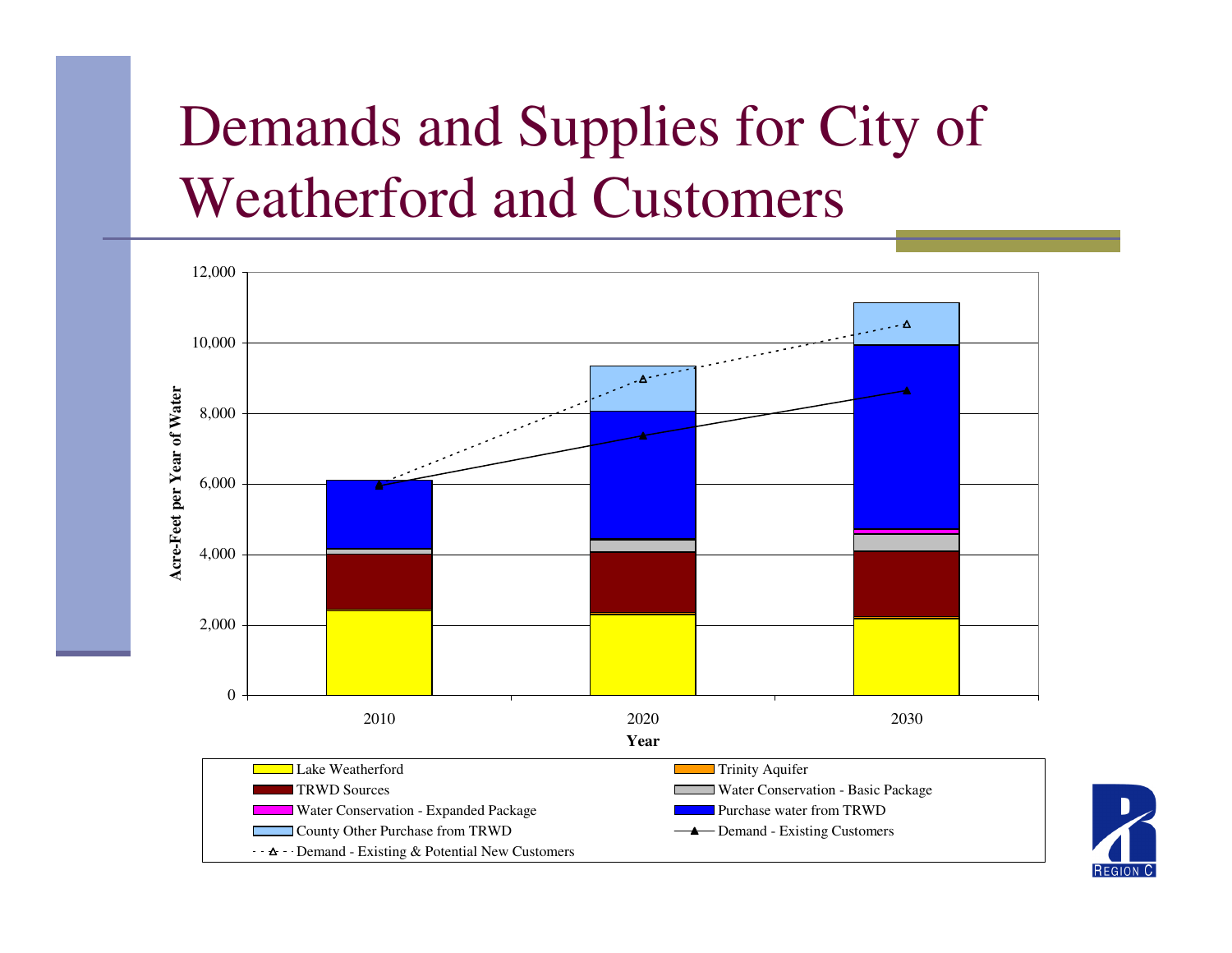Parker-Wise County Study Projected Costs

■ Supplemental Wells

 $\blacksquare$ \$35,400,000

**New Water Treatment Plants** 

■ \$86,900,000

■ Water Treatment Plant Expansions

■ \$56,900,000

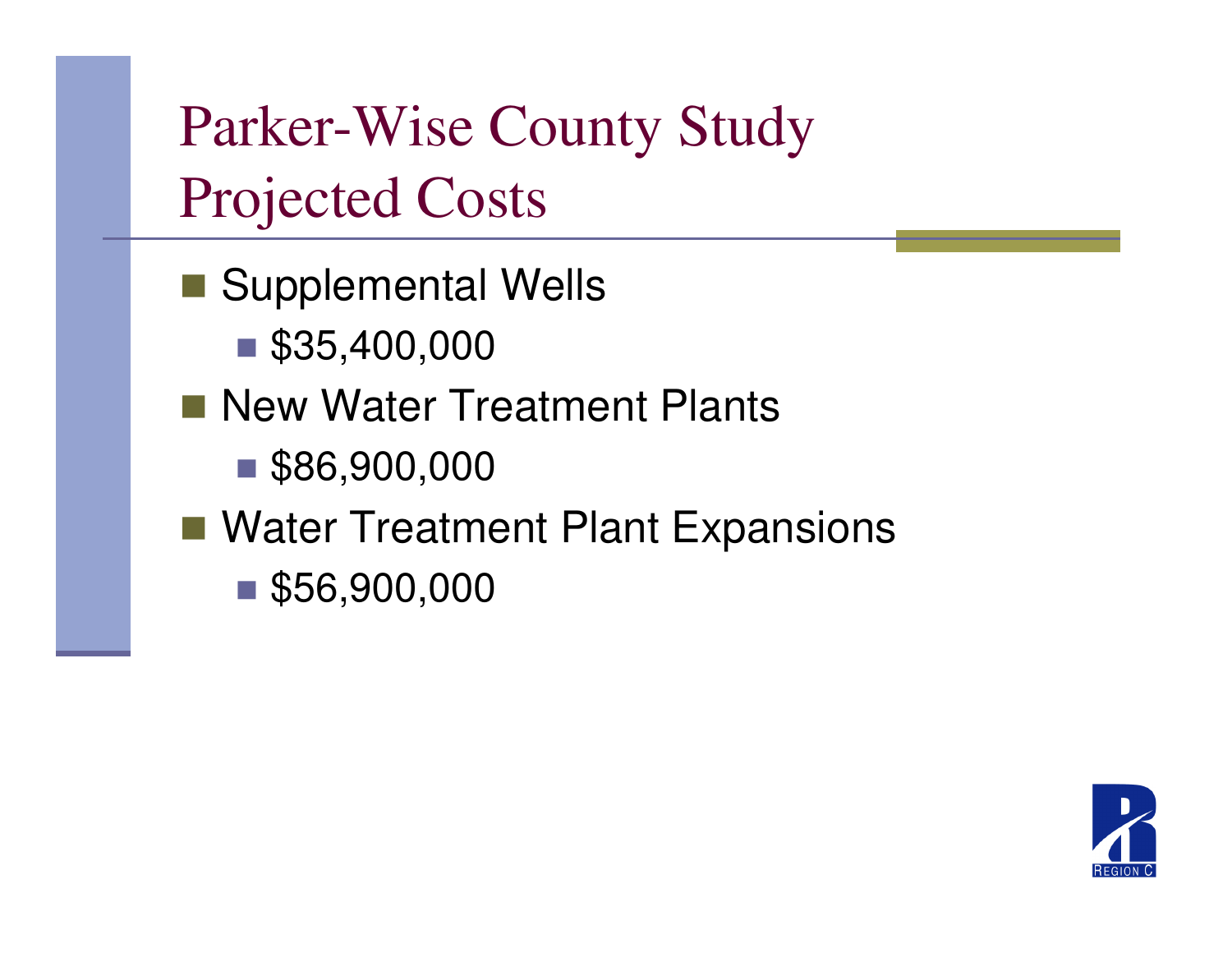## Parker-Wise County Study Projected Costs

- Water Transmission Facilities (Capital Costs)
	- Walnut Creek Parallel Pipeline to Boyd and Rhome
	- East Parker County System Pipeline from Weatherford to Annetta, AnnettaSouth, and Willow Park
	- n. Decatur Parallel Pipeline to Bridgeport
	- n. Other Projects
	- Total Capital Costs for Transmission **Facilities**
- $\blacksquare$  \$75,300,000

\$28,400,000

 $\blacksquare$  \$13,700,000

 $\blacksquare$  \$15,000,000

 $\blacksquare$  \$18,200,000

n.

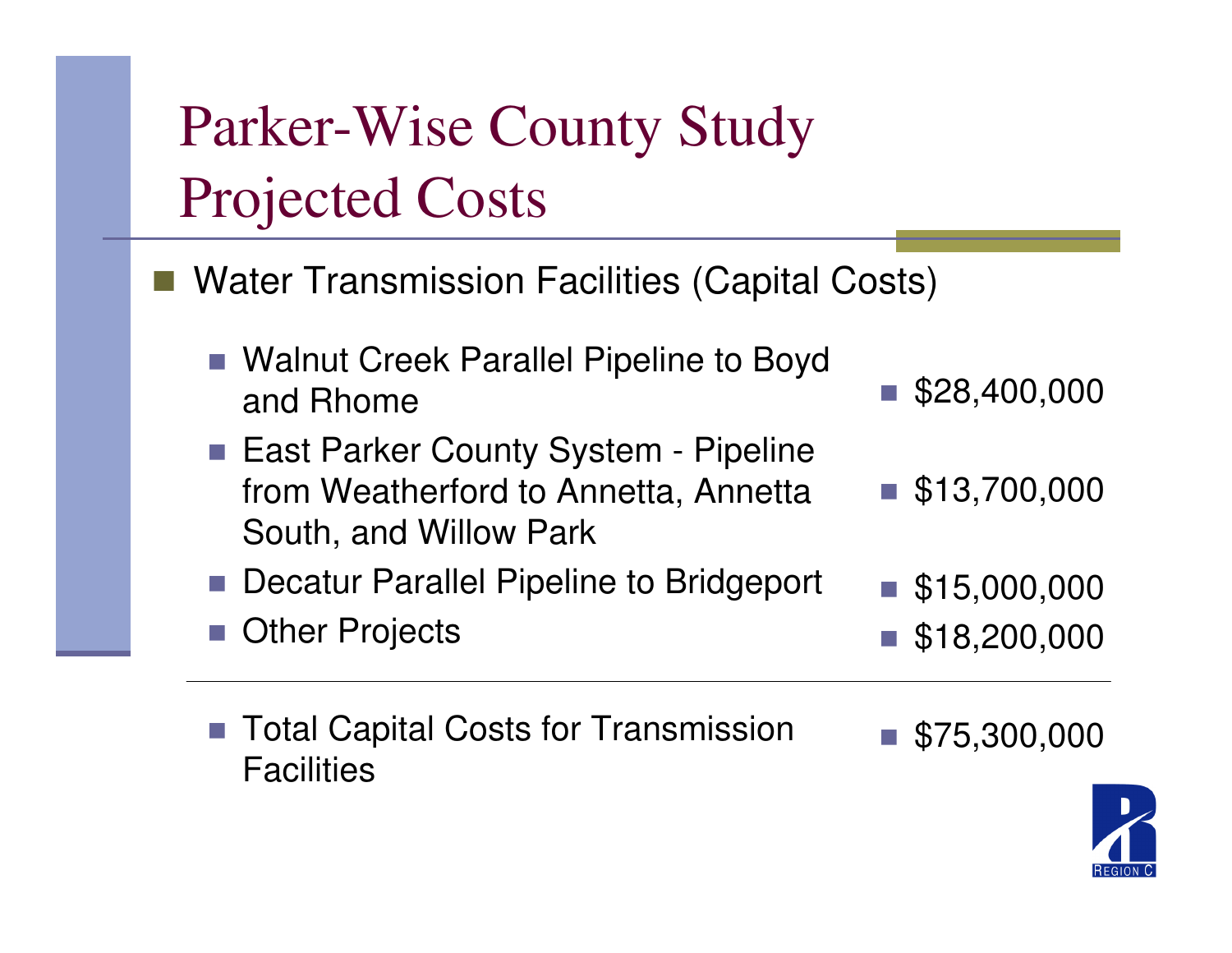Parker-Wise County Study Projected Costs

### ■ Total Capital Costs for Study Area \$254,500,000

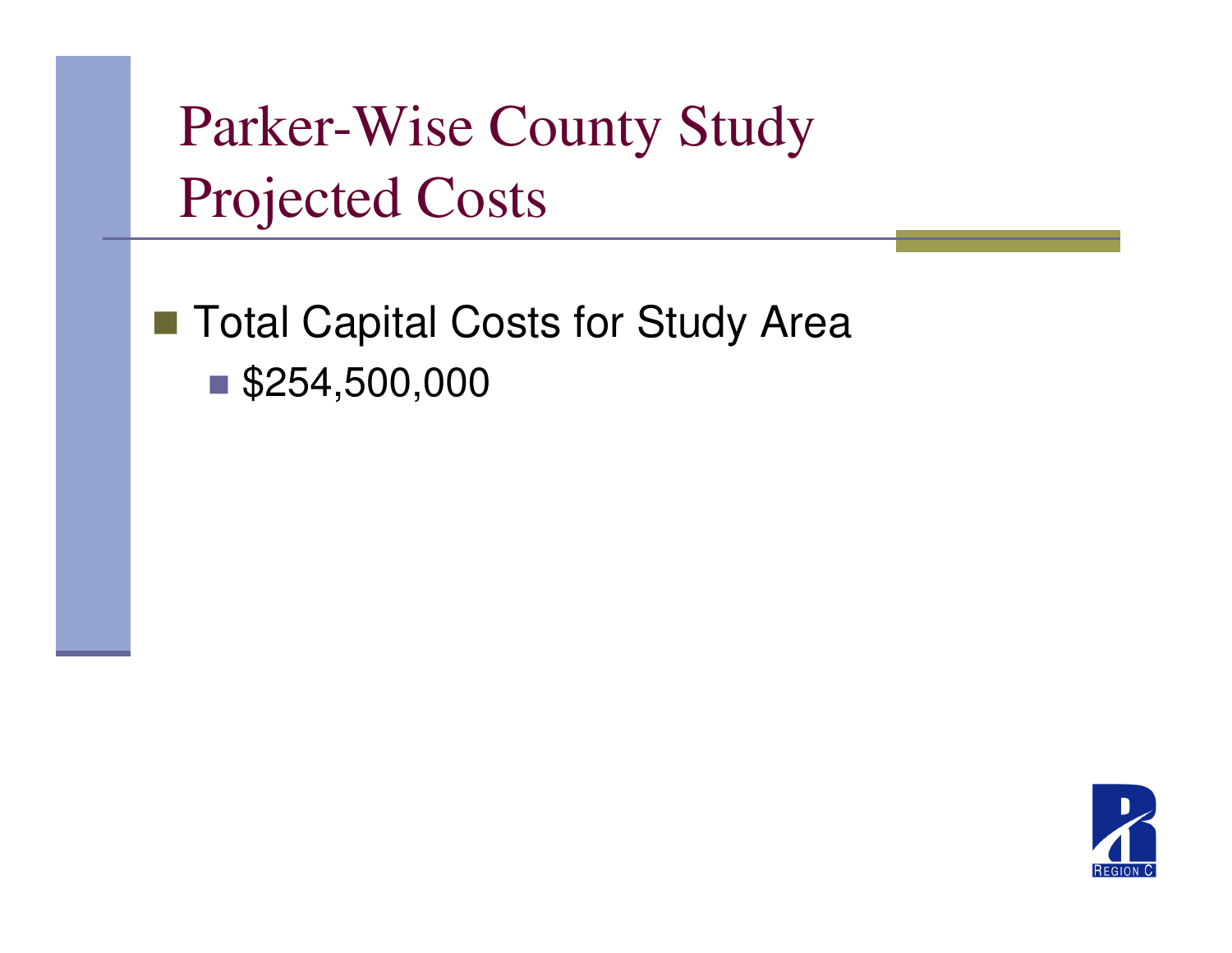### Parker-Wise County Study

## ■ Discussion

- Are the current supplies correct?
- Do you agree with the proposed Water Management Strategies?

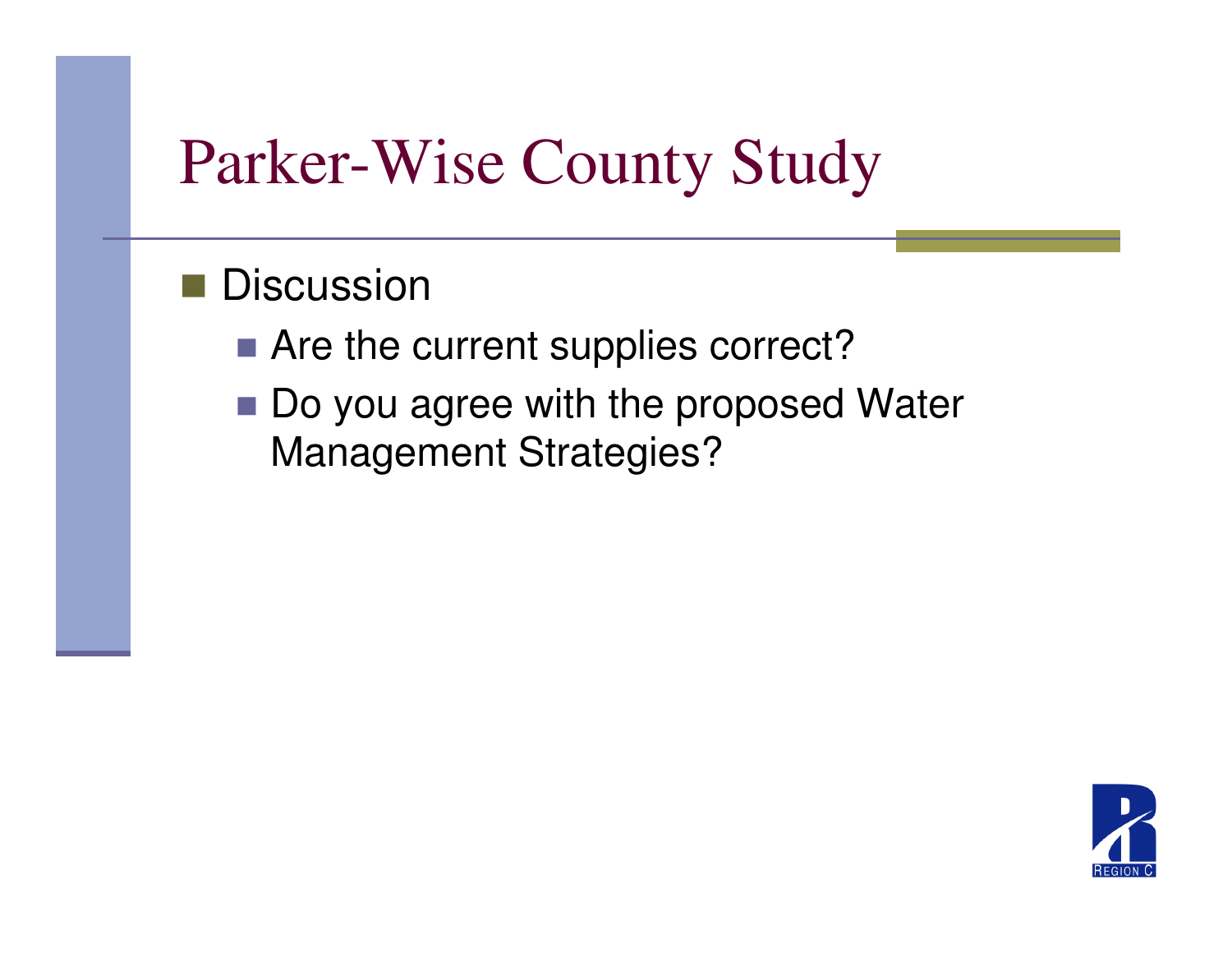### Public Comments

- **Please complete a speaker card before** speaking.
- Time allowed is 3 minutes per person.